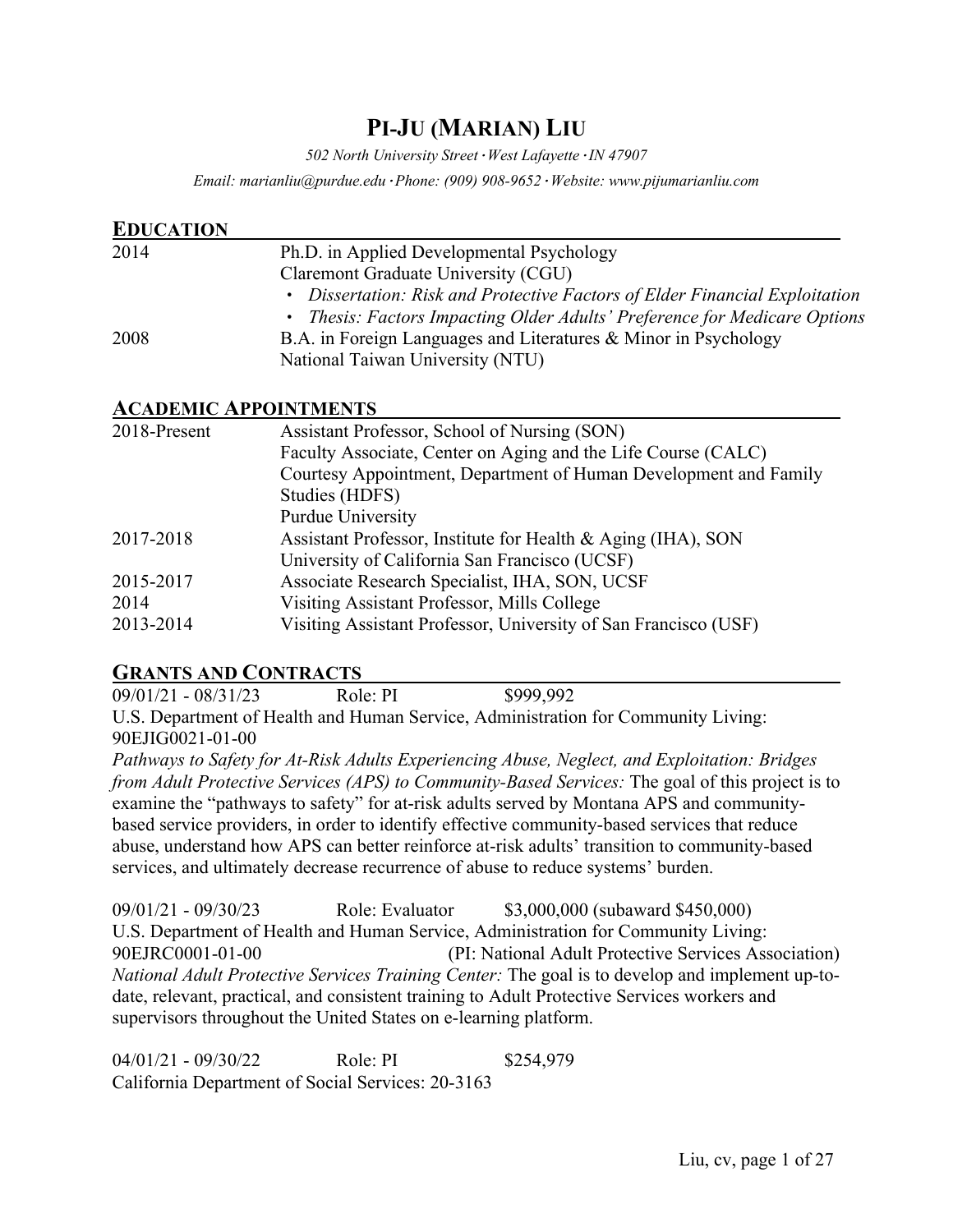*Evaluation of California Adult Protective Services' Use of the Coronavirus Response and Relief Supplemental Appropriations Act of 2021:* The goal of this project is to identify how and why \$9,476,701 are used in the 58 county APS program in California, in order to capture the outcomes and impact of funding in response to the COVID-19 pandemic.

09/01/20 - 10/15/22 Role: Evaluator \$1,028,900 (subaward \$100,000) U.S. Department of Health and Human Service, Administration for Community Living: 90EJSG0044-01-00 (PI: State of Montana) *Montana's System Transformation to Assist Adult Protective Services: Focus on Opioid Misuse:* The goal of project is a system transformation that improves data/information gathering process to document and report to the National Adult Maltreatment Reporting System on opioid related cases.

01/01/20 - 01/15/21 Role: Consultant \$2,750 University of Illinois, Chicago: 2019-V3-GX-0005 (PI: Conrad, K.) *Financial Exploitation Intervention Team (FEIT) Evaluability Assessment:* The goal of this project is to continue the collaboration with Legal Aid Society of Metropolitan Family Services to conduct an evaluability assessment for proof of the FEIT concept on a small sample that will prepare it for a future full-scale evaluation on a large sample.

12/27/19 - 12/26/20 Role: PI \$53,483 State of Montana: 40002927 *Montana Adult Protective Services Using the Identification, Services, and Outcomes (ISO) Matrix:* The goal of this project is to implement the validated ISO Matrix to capture Montana Adult Protective Services' outcomes in serving abused and neglected older and vulnerable adults.

01/01/19 - 12/31/19 Role: Co-PI \$20,000 (subaward \$7,400) Borchard Foundation Center on Law & Aging (PI: Wood, S.) *Susceptibility to Mass Marketing Fraud among the Elderly:* The goal of this project is to examine the impact of emotional arousal and age on intent to respond to a mass marketing scam.

10/01/18 - 09/30/20 Role: Evaluator \$500,000 (subaward \$31,692) U.S. Department of Justice, Office for Victims of Crime: 2018-V3-GX-K046

(PI: Legal Aid Society at Metropolitan Family Services)

*Elder Financial Justice Program by Legal Aid Society of Metropolitan Family Services:* The goal of this project is to sustain and strengthen legal advocacy and incorporate multidisciplinary services for older victims of financial exploitation. Evaluator's responsibilities include understanding how the program works and assisting the program to demonstrate effectiveness of their work.

11/01/17 - 05/31/18 Role: PI \$176,000

California Department of Social Services: 17-3207

*Evaluation of Adult Protective Services Training:* The goal of this contract is to evaluate the three-year training funding provided to California's Adult Protective Services programs.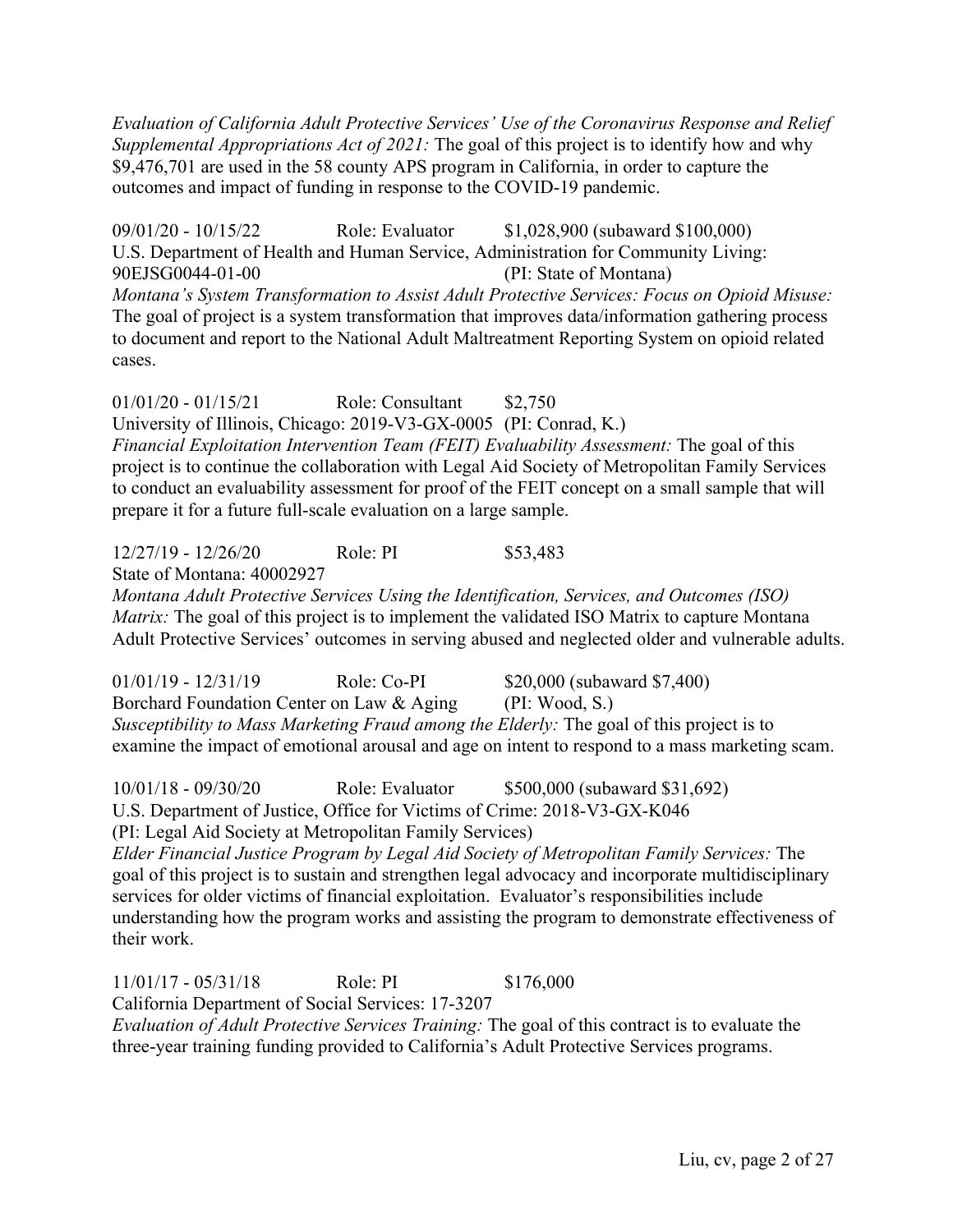09/30/17 - 09/29/19 Role: PI \$992,500 U.S. Department of Health and Human Service, Administration for Community Living: 90EJIG0010-01-00/90EJIG0017-01-00

*Telling the Story of Adult Protective Services: Piloting California Adult Protective Services Identification, Services, and Outcomes (ISO) Matrix: The goal of this project is to implement and* validate the ISO Matrix to capture Adult Protective Services' outcomes in serving abused and neglected older and vulnerable adults.

08/01/17 - 07/31/18 Role: PI \$30,000

UCSF Pepper Center Research Career Development Award *Using Adult Protective Services Data to Investigate Elder Abuse Victim and Abuser Characteristics: Emotional/Psychological, Financial, Physical Abuse, Neglect, and Polyvictimization:* The goal of the project is to integrate elder abuse risk factors, including victim vulnerabilities, abuser characteristics, and victim-abuser relationship quality, into one comprehensive model for each type of abuse and polyvictimization using the Elder Abuse Decision Support System (EADSS) data.

04/01/17 - 12/31/18 Role: Co-PI \$450,000 (part of UCSF team) The SCAN Foundation (PI: Graham, C.) *Continuation of Cal MediConnect Rapid Cycle Polling*: The goal of this project is to continue assess the experiences of Cal MediConnect enrollees compared to non-enrollees, and identify programmatic factors and member characteristics that are predictors of positive and negative experiences with Cal MediConnect. Co-investigator's responsibilities include overseeing and implementing telephone surveys across the two years.

09/01/16 - 08/31/18 Role: PI \$198,000 California Department of Social Services: 90EJSG0012-01-00/16-2011 *California Adult Protective Services Data Enhancement Project:* The goal of this project is for California Department of Social Services to lead county Adult Protective Services program and start collecting key indicators to the National Adult Maltreatment Reporting System. Researcher's role includes evaluating the process and make policy recommendations.

01/01/16 - 12/31/16 Role: PI \$20,000 Borchard Foundation Center on Law & Aging

*Moving Towards Uniform Statewide Reporting: Evaluating California Adult Protective Services' Readiness to Participate in the National Adult Maltreatment Reporting System:* The goal of this project is to identify data fields each county Adult Protective Services program in California is collecting, and gather key stakeholders' input regarding data collection practices and needs.

01/01/14 - 12/31/15 Role: Consultant \$136,290 (part of Scripps College team) National Institute of Justice: 2013-IJ-CX-0026 (PI: Wood, S.) *Identification of Risk and Preventive Factors for Elder Financial Exploitation:* The goal of this study is to systematically examine correlates of elder financial exploitation, especially neurocognitive factors. Consultant's responsibilities include designing the study and analyzing data.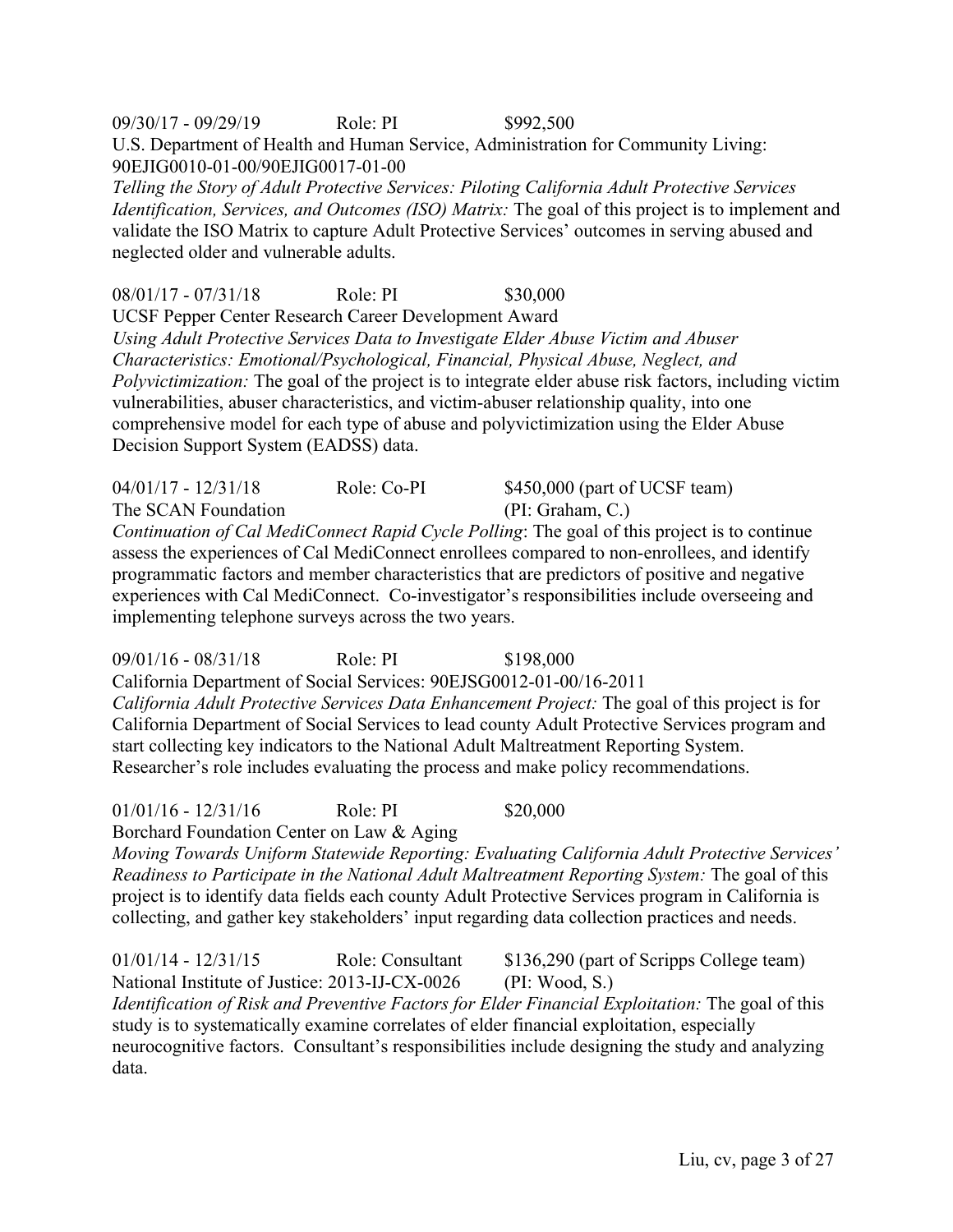#### 06/01/13 - 05/31/14 Role: PI \$750

American Psychology-Law Society Student Grants-in-Aid

*It Is Not Just Getting Old: Identifying Risk and Protective Factors of Elder Financial Exploitation:* The goal of this study is to collect pilot data on ethnic disparity regarding risk and protective factors of elder financial exploitation. Participants' definition of elder financial exploitation, perception, and help-seeking behaviors were recorded in detail.

09/01/12 - 05/31/13 Role: PI \$10,000

Claremont Graduate University Dissertation Grant

*Key Risk Factors of Elder Financial Exploitation in a Community Sample:* The goal of this study is to examine the role of social support and isolation in addition to known risk factors of elder financial exploitation.

| <b>National Level</b>     |                                                                                   |  |
|---------------------------|-----------------------------------------------------------------------------------|--|
| 2019                      | Rosalie S. Wolf Memorial Award, National Adult Protective Services<br>Association |  |
| 2015                      | Grant Assistance Workshop, Minority Issues in Gerontology Committee,              |  |
|                           | Gerontological Society of America                                                 |  |
| 2013                      | Ethnic Minority Dissertation Fellow, USF                                          |  |
| 2013                      | Advanced Training Institutes on Exploratory Data Mining Fellow,                   |  |
|                           | American Psychological Association                                                |  |
| 2013                      | The Third World Congress on Positive Psychology Student Scholarship,              |  |
|                           | <b>International Positive Psychology Association</b>                              |  |
| 2012                      | <b>RAND Summer Institute Fellow</b>                                               |  |
| 2011                      | Graduate Student Research Award, American Society on Aging                        |  |
| 2008                      | Study in the USA Scholarship, American International Education Foundation         |  |
| University/Regional Level |                                                                                   |  |
| 2022                      | Office of Engagement Faculty Engagement Scholar Award, Purdue University          |  |
| 2021                      | Societal Impact Fellow, Purdue University                                         |  |
| 2017                      | Academic Senate Travel Grant Award, UCSF                                          |  |
| 2017                      | Faculty Learning and Development Fund, UCSF                                       |  |
| 2014                      | Over and Above Award, Claremont Senior Program, City of Claremont                 |  |
| 2014                      | UPS Grant, International Place of the Claremont Colleges                          |  |
| 2013                      | Senior Programs Needs Assessment Funding, Kiwanis Club of Claremont               |  |
| 2012                      | CGU Psi Chi Research Award, Psi Chi Chapter, CGU                                  |  |
| 2010                      | CGU Travel Award, Graduate Student Council, CGU                                   |  |
| 2005                      | Presidential Award, NTU                                                           |  |
| Departmental Level        |                                                                                   |  |
| 2009-2014                 | Jenness Hannigan Research Fellowship,                                             |  |
|                           | School of Behavioral & Organizational Sciences (SBOS), CGU                        |  |
| 2010-2013                 | Dean's Travel Award, SBOS, CGU                                                    |  |
| 2011                      | Dean's Merit Award, SBOS, CGU                                                     |  |
| 2008-2011                 | Tuition Fellowship, SBOS, CGU                                                     |  |
| 2004-2007                 | Dean's List Award, NTU                                                            |  |
|                           |                                                                                   |  |

#### **AWARDS AND HONORS**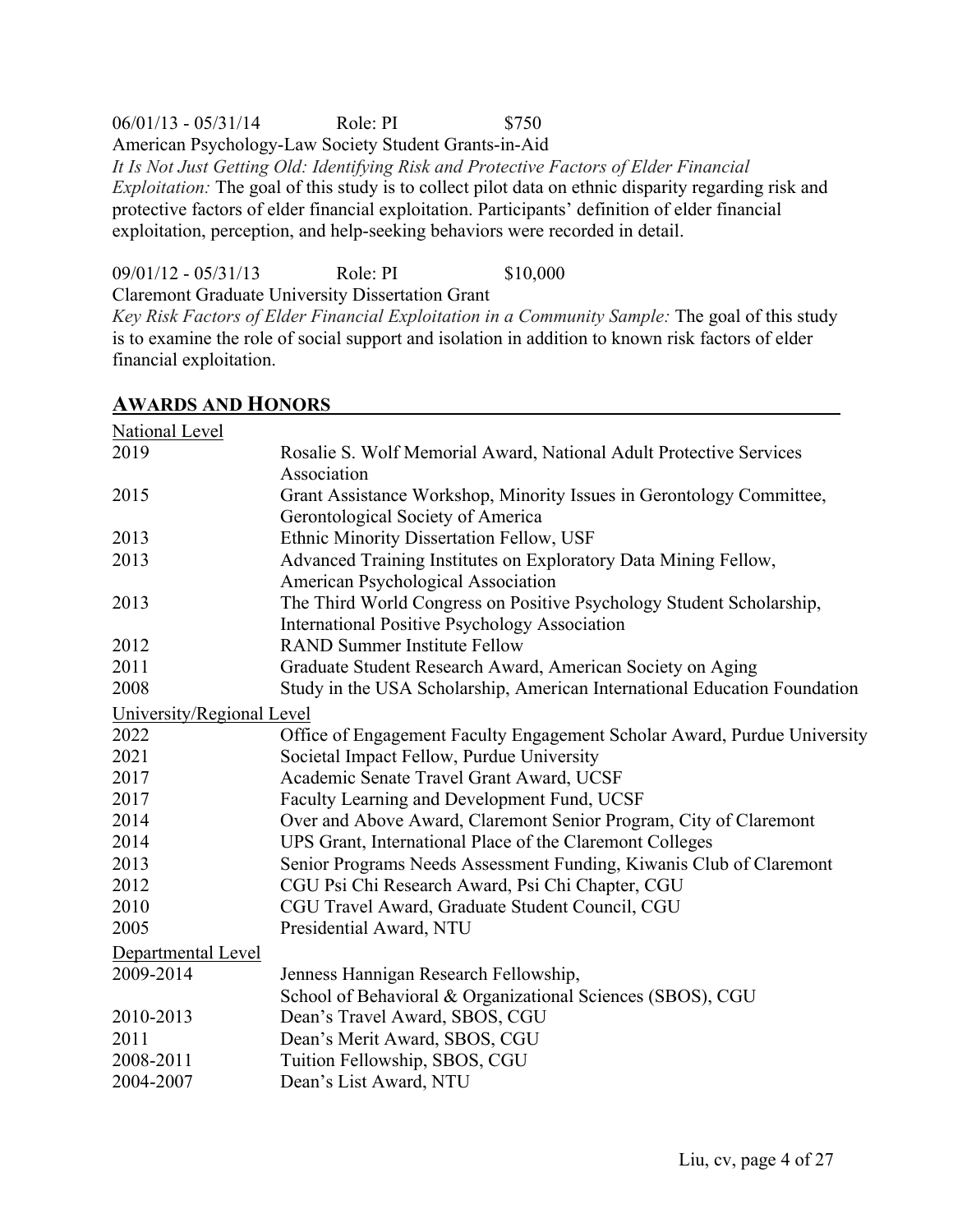### **PEER-REVIEWED PUBLICATIONS**

- **Liu, P.**, Hass, Z., Stratton, S. K., Conrad, K. M. & Conrad, K. J. (2022). Examining Adult Protective Services outcomes: Services associated with the decrease of mistreatment differed by elder mistreatment type. *The Gerontologist*. Advance Online Publication. doi: 10.1093/geront/gnac040
- Steinman, K. J., **Liu, P.**, Anetzberger, G., Rockwood, A. P., Teferra, A. A., & Ejaz, F. K. (2022). Using administrative data from Adult Protective Services: Opportunities and considerations. *Journal of Elder Abuse and Neglect, 34*(1), 77-92. doi: 10.1080/08946566.2021.2020700
- **Liu, P.**, Caspi, E., & Cheng, C. (2022). Complaints matter: Seriousness of elder mistreatment citations in nursing homes nationwide. *Journal of Applied Gerontology, 41*(4), 908-917. doi: 10.1177/07334648211043063
- Liu, P., Wang, A.<sup>2</sup>, Schwab-Reese, L. M., & Stratton, S. K. (2022). Elder mistreatment victims during the COVID-19 pandemic: Administrative data from San Francisco Adult Protective Services. *Journal of Family Violence*. Advance Online Publication. doi: 10.1007/s10896-021-00305-1
- **Liu, P.**, & Delagrammatikas, L. (2021). Adult Protective Service's role in addressing older and dependent adult abuse in the age of COVID. *Frontiers in Public Health, 9*(659640), 1-4. doi: 10.3389/fpubh.2021.659640
- Liu, P., Hernández Chilatra, J. A.<sup>1</sup>, Phelan, A. (2021). Examining nurses' role in Adult Protective Services related to safeguarding older people. *Journal of Advanced Nursing, 77*(5), 2481-2497. doi: 10.1111/jan.14792
- Conrad, K. J., **Liu, P.**, Hass, Z., & Conrad, K. M. (2021). Balancing practicality and validity of elder abuse identification measures: Using data from Adult Protective Services investigations. *Journal of Elder Abuse and Neglect, 33*(1), 47-64*.* doi: 10.1080/08946566.2021.1876579
- Liu, P., Neumann, A., Radcliffe, K.<sup>2</sup>, & Chodos, A. (2021). Adult Protective Services training: Insights from California caseworkers. *Journal of Gerontological Social Work, 64*(3), 274- 290. doi: 10.1080/01634372.2020.1870605
- **Liu, P.**, & Ross, L. (2021). Adult Protective Services training: A brief report on the state of the nation. *Journal of Elder Abuse and Neglect, 33*(1), 82-95. doi: 10.1080/08946566.2020.1845271
- Schwab-Reese, L. M., Murfree, L.<sup>2</sup>, Coppola, E. C.<sup>2</sup>, Liu, P., & Hunter, A. A. (2021). Homicidesuicide across the lifespan: A mixed methods examination of factors contributing to older adult perpetration. *Aging and Mental Health, 25*(9), 1750-1758. doi: 10.1080/13607863.2020.1795620
- Xu, J., **Liu, P.**, & Beach, S. (2021). Multiple caregivers, many minds: Family discord and caregiver. *The Gerontologist, 61*(5), 661-669. doi: 10.1093/geront/gnaa067

<sup>&</sup>lt;sup>1</sup> Undergraduate student author

<sup>2</sup> Graduate student author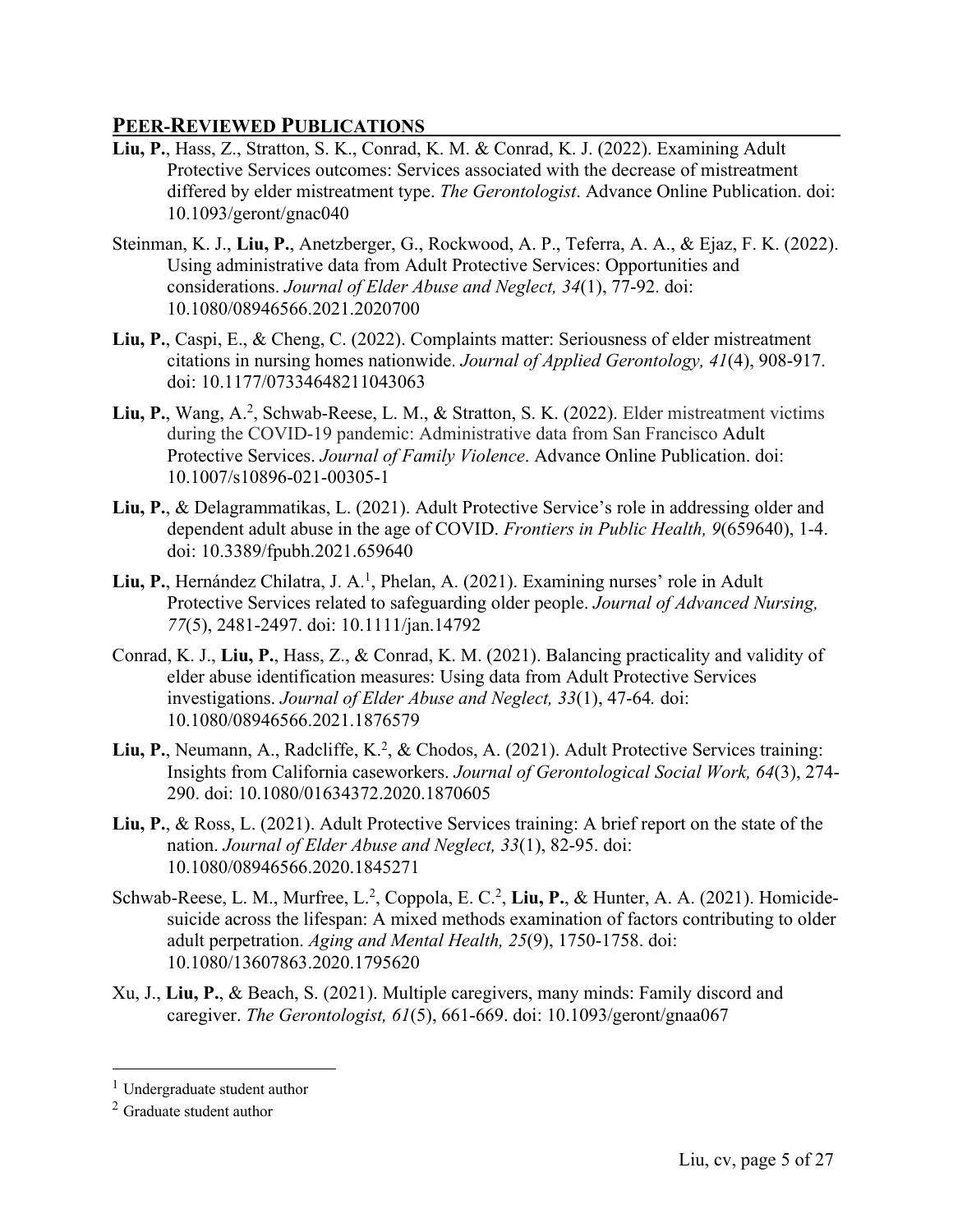- **Liu, P.**, Stratton, S. K., Hass, Z., & Conrad, K. J. (2020). Can standardized measures provide helpful feedback about Adult Protective Services substantiation? Pilot data from a short self-neglect assessment. *Journal of Elder Abuse and Neglect, 32*(3)*,* 259-274. doi: 10.1080/08946566.2020.1742837
- **Liu, P.** & Anetzberger, G. J. (2019). Adult Protective Services. In D. Gu, & M. Dupre (Eds.), *Encyclopedia of Gerontology and Population Aging*. New York: Springer. doi: 10.1007/978-3-319-69892-2\_282-1
- **Liu, P.**, Conrad, K. J., Beach, S., Iris, M., & Schiamberg, L. (2019). The importance of investigating abuser characteristics in elder emotional/psychological abuse: Results from Adult Protective Services data. *The Journals of Gerontology, Series B: Psychological Sciences and Social Sciences, 74*(5), 897-907*.* doi: 10.1093/geronb/gbx064
- Conrad, K. J., **Liu, P.**, & Iris, M. (2019). Examining the role of substance abuse in elder mistreatment: Results from mistreatment investigations. *Journal of Interpersonal Violence, 34*(2), 366-391*.* doi: 10.1177/0886260516640782
- Graham, C., **Liu, P.**, Hollister, B., Kaye, S., & Harrington, C. (2018). Beneficiaries respond to California's program to integrate Medicare, Medicaid, and long-term services. *Health Affairs, 37*(9), 1432-1441. doi: 10.1377/hlthaff.2018.0452
- Wood, S., Liu, P., Hanoch, Y., Xi, P.<sup>2</sup>, & Klapatch, L<sup>2</sup>. (2018). Call to claim your prize: Perceived benefits and risk drive intention to comply in a mass marketing scam. *Journal of Experimental Psychology: Applied, 24*(2), 196-206. doi: 10.1037/xap0000167
- Liu, P., Wood, S., Xi, P.<sup>2</sup>, Berger, D., & Wilber, K. (2017). The role of social support in elder financial exploitation among a community sample. *Innovation in Aging, 1*(1), 1-11. doi: 10.1093/geroni/igx016
- Graham, C., Stewart, H.<sup>2</sup>, Kurtovich, E., & Liu, P. (2017). Integration of Medicare and Medicaid for dually eligible beneficiaries: A focus group study examining beneficiaries' early experiences in California's dual financial alignment demonstration. *Disability and Health Journal, 11*(1), 130-138*.* doi: dx.doi.org/10.1016/j.dhjo.2017.07.003
- Beach, S., **Liu, P.**, DeLiema, M., Iris, M., Howe, M & Conrad, K. J. (2017). Development of short form measures to assess four types of elder mistreatment: Findings from an evidence-based study of APS elder abuse substantiation decisions. *Journal of Elder Abuse and Neglect, 29*(4), 229-253*.* doi:10.1080/08946566.2017.1338171
- Conrad, K. J., Iris, M., & **Liu, P.** (2017). Elder Abuse Computerized Decision Support System: Field test outcomes, abuse measure validation, and lessons learned. *Journal of Elder Abuse and Neglect, 29*(2-3), 134-156. doi: 10.1080/08946566.2017.1314843
- Wood, S., **Liu, P.**, Hanoch, Y., & Estevez-Cores, S. (2015). Importance of numeracy as risk factors for financial elder exploitation in a community sample, *The Journals of Gerontology, Series B: Psychological Sciences and Social Sciences, 71*(6), 978-986. doi: 10.1093/geronb/gbv041
- **Liu, P.**, Wood, S., & Hanoch, Y. (2015). Choice and aging: Less is more. In T. M. Hess, J. Strough, & C. E. Löckenhoff (Eds.), *Aging and Decision-Making: Empirical and Applied Perspectives* (pp. 309-327). San Diego, CA, US: Elsevier Academic Press. doi:10.1016/B978-0-12-417148-0.00015-7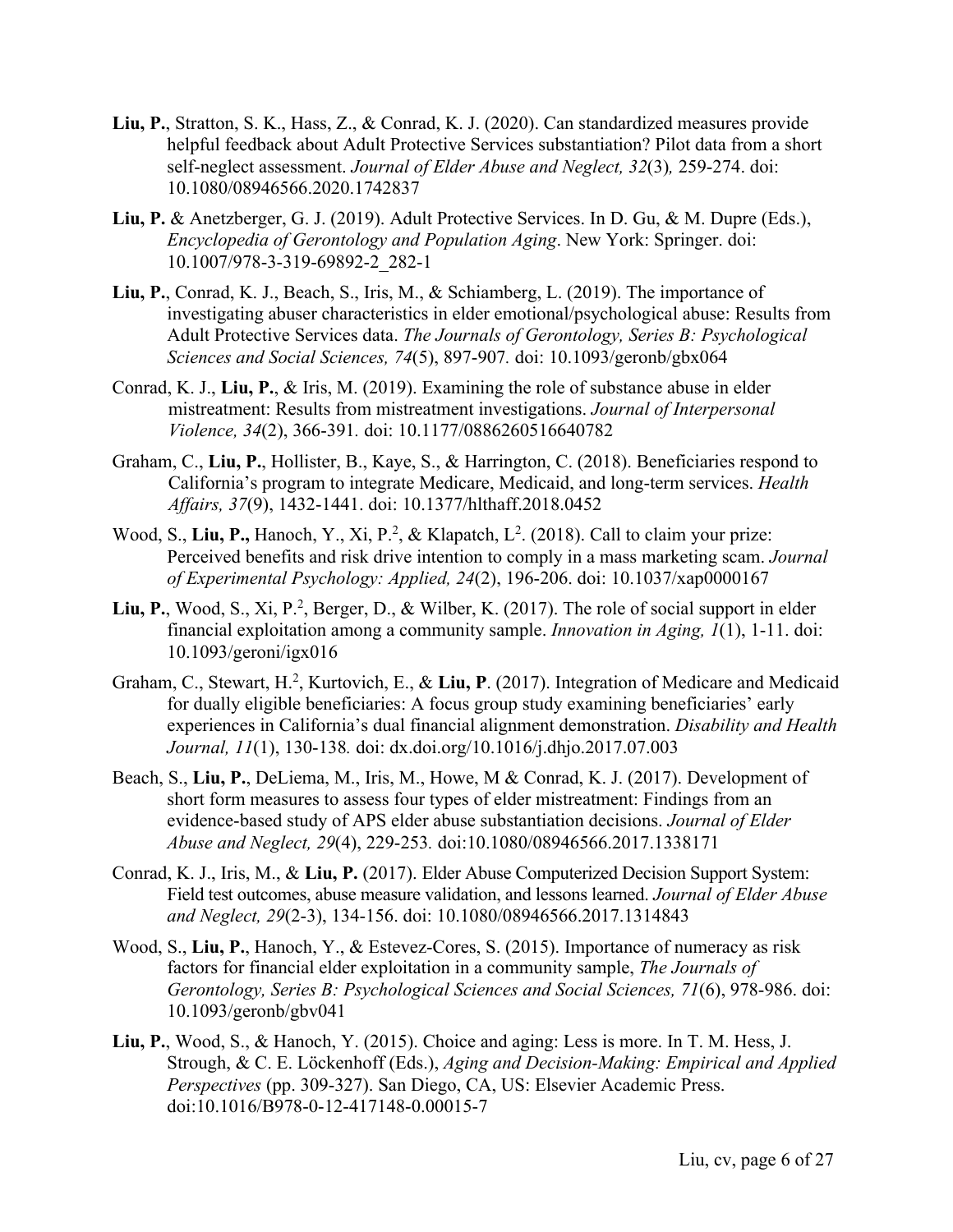- Wood, S., Rakela, B.<sup>1</sup>, Liu, P., Navarro, A., Bernatz, S., Wilber, K., Allen, R. & Homeier, D. (2014). Neuropsychological profiles of victims of financial elder exploitation at the Los Angeles County Elder Abuse Forensic Center (LACEAFC). *Journal of Elder Abuse and Neglect, 26,* 414-423*.* doi: 10.1080/08946566.2014.881270
- Nakamura, J., Warren, M., Branand, B., **Liu, P.**3, Wheeler, B., & Chan, T. (2014). Positive psychology across the lifespan. In J.T. Pedrotti & L.M. Edwards (Eds.), *Perspectives on the intersection of positive psychology and multiculturalism* (pp.109-124)*.* New York: Springer.
- Rolison, J., Hanoch, Y., Wood, S., & **Liu, P.** (2013b). The lifespan development of risk taking: A question of age and domain. *The Journals of Gerontology, Series B: Psychological Sciences and Social Sciences, 69*(6), 870-880. doi:10.1093/geronb/gbt081
- Rolison, J., Wood, S., Hanoch, Y., & **Liu, P.** (2013a). Subjective numeracy scale as a tool for assessing statistical numeracy in older adult populations. *Gerontology, 59,* 283-288*.* doi: 10.1159/000345797
- Wood, S., & **Liu, P.** (2012). Undue influence and financial capacity: A clinical perspective. *Generations: Journal of the American Society on Aging, 36*(2), 53-58.
- Barnes, A. J., Hanoch, Y., Wood, S., **Liu, P.**, & Rice, T. (2012). One fish, two fish, red fish, blue fish: Effects of price frames, brand names, and choice set size in Medicare Part D insurance plan decisions. *Medical Care Research and Review, 69*(4), 460-473. doi: 10.1177/1077558711435365
- Hanoch, Y., Wood, S., Barnes, A., **Liu, P.**, & Rice, T. (2011). Choosing the right Medicare prescription drug plan: The effect of age strategy selection and choice set size. *Health Psychology, 30,* 719-727. doi: 10.1037/a0023951
- Wood, S., Hanoch, Y., Barnes, A., **Liu, P.**, Cummings, J., Bhattacharya, C., & Rice, T. (2011). Numeracy and Medicare Part D: The importance of choice & literacy for numbers in optimizing decision making for Medicare's prescription drug program. *Psychology and Aging, 26*(2), 295-307. doi: 10.1037/a0022028

#### **OTHER PUBLICATIONS & REPORTS**

- Liu, P., Stratton, S., Chan, E., Parks, R., Mann, J.<sup>1</sup>, & Kirisits, T.<sup>2</sup> (2022). Evaluation of California Adult Protective Services' use of the Coronavirus Response and Relief Supplemental Appropriations Act of 2021: Round one county interview findings. Report prepared by Purdue University for California Department of Social Services. Available upon request.
- **Liu, P.**, Conrad, K. J., & Stratton, S. (2021). Using standardized measures for Adult Protective Services Outcomes Assessment. Policy brief prepared for the National Adult Protective Services Association's Research to Practice Interest Group. Available at: https://www.napsa-now.org/wp-content/uploads/2021/06/R2P-Liu-Conrad-Stratton-1.pdf

 $3$  The first four authors listed are the lead authors on the chapter's four main sections respectively. I led the section titled "Wisdom across the Lifespan".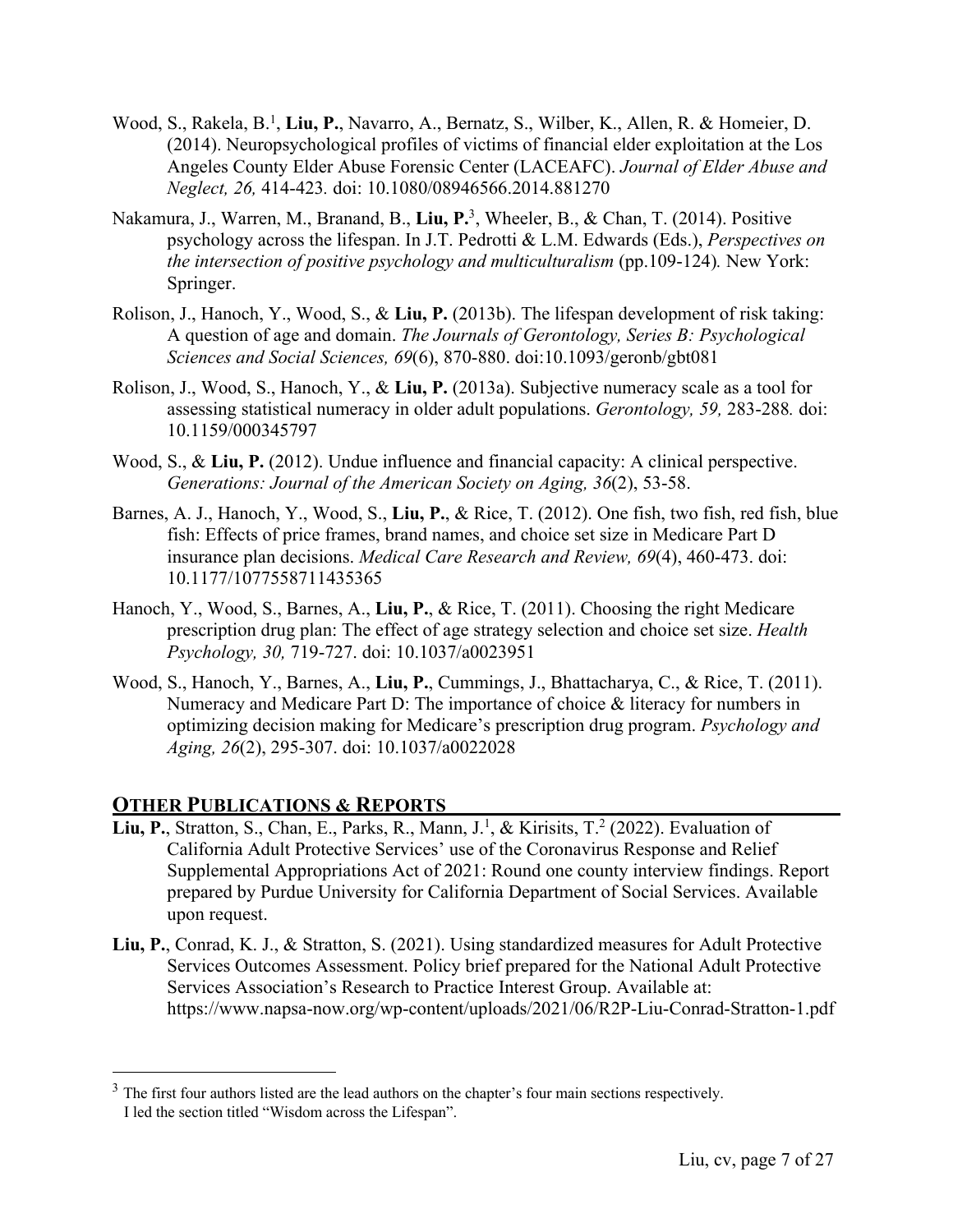- MacBride, M., Smith, E. G., Oltman, B., Conrad, K. J., Conrad, K. M., & **Liu, P.** (2021). Financial Exploitation Intervention Team: Final report on field-generated innovations in addressing elder abuse and financial exploitation. Report prepared by Legal Aid Society at Metropolitan Family Services for Department of Justice's Office of Victims of Crime.
- Liu, P., Wang, A.<sup>2</sup>, & Muskat, M.<sup>1</sup> (2021b). San Francisco Adult Protective Services statistics before and since the COVID-19 pandemic. Report prepared by Purdue University for San Francisco Adult Protective Services. Available upon request.
- Liu, P., Wang, A.<sup>2</sup>, & Muskat, M.<sup>1</sup> (2021a). Napa Adult Protective Services statistics before and since the COVID-19 pandemic. Report prepared by Purdue University for Napa Adult Protective Services. Available upon request.
- **Liu, P.**, Hass, Z., Conrad, K. J., Conrad, K. M., Zhang, Y.2 , Butler, A., & Stratton, S. (2020). Montana's state grant evaluation to enhance Adult Protective Services: Evaluation report 2018-2020. Report prepared by Purdue University and University of Illinois at Chicago for State of Montana. Available upon request.
- Liu, P., Yeh, J.<sup>2</sup>, & Lee, B.<sup>1</sup> (2019). California Adult Protective Services' statewide case-level data system blueprint. Report prepared by the University of California for California Department of Social Services. Available upon request.
- Graham, C., Liu, P., Ross, L., Ly, L.<sup>1</sup>, & Lee, B.<sup>1</sup> (2018). 2018 Findings from the Cal MediConnect rapid cycle polling project: Large majorities of Cal MediConnect enrollees report increasing satisfaction and confidence with their health care. Report prepared by the University of California for The SCAN Foundation. Available at: https://www.thescanfoundation.org/initiatives/advancing-integrated-care/evaluating-calmediconnect/
- Graham, C., Ly, L.<sup>1</sup>, Lee, B.<sup>1</sup>, & Liu, P. (2018). Assessing the experiences of dually eligible beneficiaries in Cal MediConnect: Results of a longitudinal survey. Report prepared by the University of California for The SCAN Foundation. Available at: https://www.thescanfoundation.org/sites/default/files/assessing the experiences of duall y eligible beneficiaries in cal mediconnect final 091018.pdf
- Neumann, A., Radcliffe, K.<sup>2</sup>, Chodos, A., & Liu, P. (2018). Evaluation of California Adult Protective Services' 2014-2017 core competency training. Report prepared by the University of California for California Department of Social Services. Available upon request.
- Hollister, B., Neri, M., **Liu, P.**, Tseng, W., & Graham, C. (2018). Coordinating care for duals through Cal MediConnect. Report prepared by the University of California for The SCAN Foundation. Available at: http://www.thescanfoundation.org/sites/default/files/uc\_coordinating\_care\_for\_duals\_thr ough cal mediconnect may 2018.pdf
- Hollister, B., Tseng, W., **Liu, P.**, Neri, M., Lee, B.1 , Harrington, C., & Graham, C. (2018). Integration of Medicare and Medicaid in California: Provider perspectives of Cal MediConnect. Report prepared by the University of California for The SCAN Foundation. Available at:

http://www.thescanfoundation.org/sites/default/files/provider\_perspectives\_final\_010818. pdf?utm\_source=01%2F10%2F18+TSF%3AProvider+Perspectives+on+CMC%3B+Play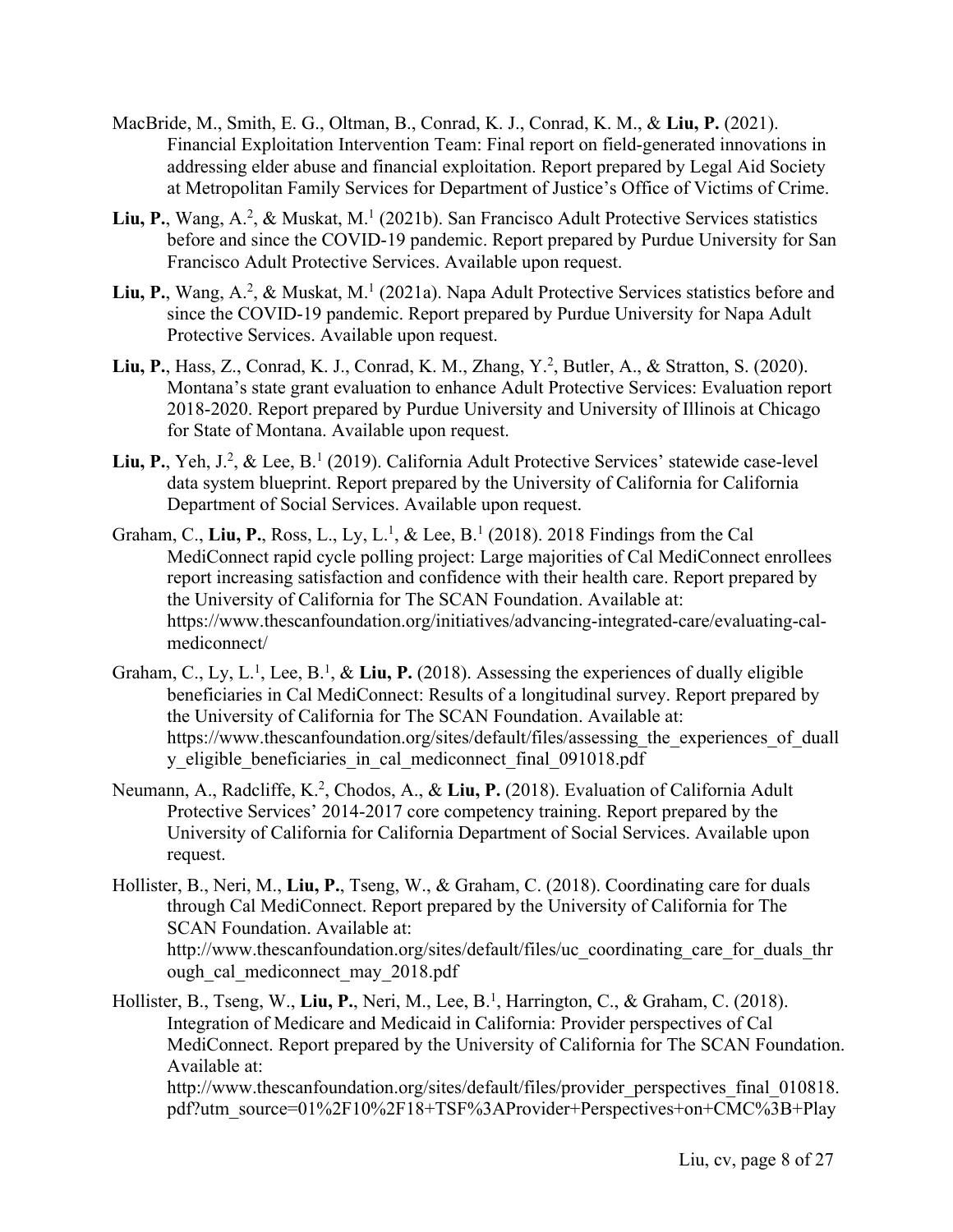book+%27Plays%27%3B+CHCS+Brief&utm\_campaign=01%2F10%2F18&utm\_mediu m=email

- Graham, C., Liu, P., Ross, L., Ly, L.<sup>1</sup>, & Lee, B<sup>1</sup>. (2017). 2017 Findings from the Cal MediConnect rapid cycle polling project: Large majorities of Cal MediConnect enrollees report increasing satisfaction and confidence with their health care. Report prepared by the University of California for The SCAN Foundation. Available at: http://www.thescanfoundation.org/sites/default/files/2017 wave 5 press release final.p df
- Graham, C., Neri, M., Hollister, B., Liu, P., Kaye, S., Bueno, E. B.<sup>1</sup>, Tseng, W., & Harrington, C. (2017). Provision of home- and community-based services through Cal MediConnect. Report prepared by the University of California for The SCAN Foundation. Available at: http://www.thescanfoundation.org/sites/default/files/ucb\_researchbrief\_hcbs\_final.pdf?ut m\_source=11%2F29%2F2017+TSF%3A+Integrating+HCBS%3B+CHCS+Brief%3B+P acesetter+Prize+Webinar+&utm\_campaign=11%2F29%2F17&utm\_medium=email
- **Liu, P.**, Graham, C., Neri, M., Marshall, A. 1 , Tseng, W., & Hollister, B. (2017). The coordination of behavioral health care through Cal MediConnect. Report prepared by the University of California for The SCAN Foundation. Available at: http://www.thescanfoundation.org/sites/default/files/coordination of behavioral health care through cal mediconnect brief ucb- august 2017.pdf
- Graham, C., **Liu, P.**, & Kaye, S. (2016). Evaluation of Cal MediConnect: Key findings from a survey with beneficiaries. Report prepared by the University of California for The SCAN Foundation. Available at:

http://www.thescanfoundation.org/sites/default/files/uc\_duals\_phonesurvey\_2016.pdf

- Hollister, B., Graham, C., Harrington, C., Wong, A., O'Shea, L., Kurtovich, E., Nussey, B., & **Liu, P.** (2016b). Cal MediConnect: Health system response key findings and recommendations. Report prepared by the University of California for The SCAN Foundation. http://www.thescanfoundation.org/sites/default/files/cal\_mediconnect\_health\_system\_key \_findings.pdf
- Hollister, B., Graham, C., Harrington, C., Wong, A., O'Shea, L., Kurtovich, E., Nussey, B., & **Liu, P.** (2016a). Cal MediConnect: How have health systems responded? Report prepared by the University of California for The SCAN Foundation. Available at: http://www.thescanfoundation.org/sites/default/files/cal\_mediconnect\_health\_system\_full \_report.pdf
- Graham, C., Kurtovich, E., Liu, P., Wong, A., Tlatelpa, K.<sup>1</sup>, & Stewart, H.<sup>2</sup> (2016). Evaluation of Cal MediConnect: Key findings from focus groups with beneficiaries. Report prepared by the University of California for The SCAN Foundation. Available at: http://www.thescanfoundation.org/sites/default/files/cal\_mediconnect\_key\_findings\_brief march 2016.pdf?utm\_source=3-23-16+%28TSF%3A+Cal+MediConnect+report+%26+brief%3B+Hispanic+poll+results+% 29&utm\_campaign=3-23-16&utm\_medium=email
- Graham, C., Kurtovich, E., Stewart, H.<sup>2</sup>, Liu, P., Tlatelpa, K.<sup>1</sup>, & Wong, A. (2016). Evaluation of Cal MediConnect: Results of focus groups with beneficiaries. Report prepared by the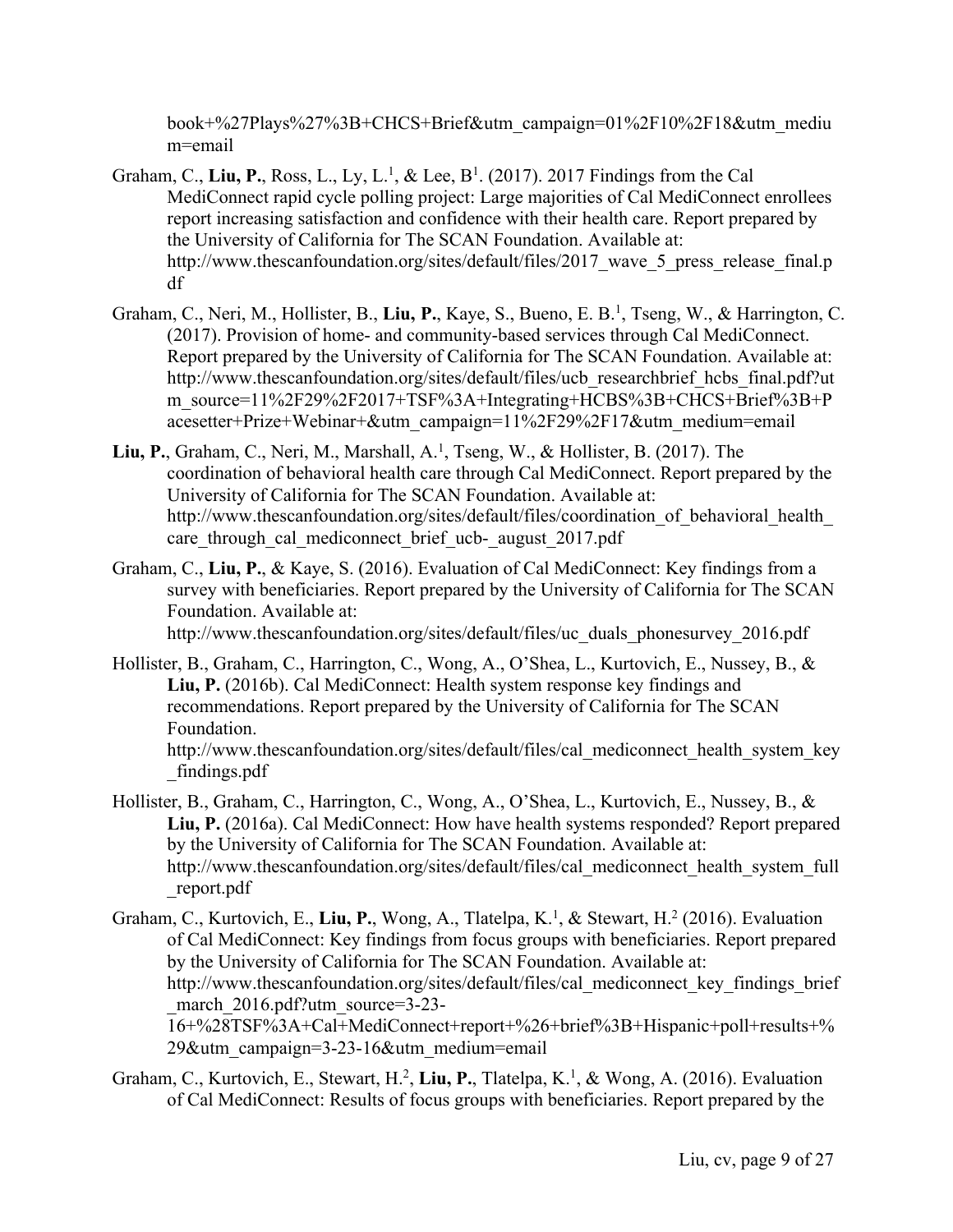University of California for The SCAN Foundation. Available at: http://www.thescanfoundation.org/sites/default/files/cal\_mediconnect\_focus\_group\_repor t\_march\_2016.pdf?utm\_source=3-23-16+%28TSF%3A+Cal+MediConnect+report+%26+brief%3B+Hispanic+poll+results+%

29&utm\_campaign=3-23-16&utm\_medium=email

- Chan, T., Lucas, H., **Liu, P.**, Likens, S., & Lass, J. (2014). Community needs assessment of Claremont's older adults: Evaluation report. City of Claremont, California. Available upon request.
- **Liu, P.**, Tang, W., & Fagergren, A. (2011). First-year evaluation for Community Connections, Community Senior Services, Claremont, California. Available upon request.
- Lay, K., Huang, S., & **Liu, P.** (2007). Translation of the Early Childhood Behavior Questionnaire (ECBQ, 201 items) from English to Mandarin (Taiwan usage). Mary Rothbart's Temperament Questionnaires.

#### **MANUSCRIPT IN PREPARATION**

- Liu, P., Wood, S., Wang, A.<sup>2</sup>, Hanoch, Y., Hengerer, D.<sup>2</sup>, & Muskat, M.<sup>1</sup> (in preparation). Cognitive, socio-emotional, and financial correlates of financial victimization: Risk factors differed between financial exploitation and fraud. (Target: *The Gerontologist*)
- **Liu, P.**, Butler, A., Stratton, S. K., & Burnett, J. (in preparation). San Francisco Adult Protective Services' High-Risk Self-Neglect Unit: Improving client outcomes through traumainformed care. (Target: *Journal of Elder Abuse and Neglect*)
- Wood, S., Hengerer, D.<sup>2</sup>, Hanoch, Y., Liu, P., Xi, P.<sup>2</sup>, Paul, J.<sup>2</sup>, & Klapatch, L<sup>2</sup>. (revise and resubmit). Why comply? Risk and efficacy perceptions drive compliance in mass marketing scams. (Target: *Journal of Elder Abuse and Neglect*)

#### **PRESENTATIONS [C = chaired, R = reviewed, I = invited, P = poster]**

- [I] **Liu, P.** (2022 April). *Abuse, neglect, and exploitation of older people: How can service providers help?* Invited talk at Purdue School of Nursing Advisory Council Meeting, The Whittaker Inn, West Lafayette, IN.
- [I] **Liu, P.** (2022 April). *Risk factors of financial exploitation versus fraud/scam*. Invited talk at Westminster Village, West Lafayette, IN.
- [I] **Liu, P.**, & Hass, Z. (2022 January). *Pathways to safety for at-risk adults experiencing abuse, neglect, and exploitation: Bridges from Adult Protective Services to Community-Based Services.* Invited panel "Elder justice innovations: Helping individuals transition from APS to other community-based supports" by the Benjamin Rose Institute on Aging in partnership with the Elder Justice Coalition. Livestreamed webinar with national panelists.
- [C] **Liu, P.** (2021 November). *Recognizing and intervening on elder abuse, neglect, and exploitation in the age of COVID-19*. Symposium at the Gerontological Society of America's 2021 Annual Scientific Meeting. Virtual due to the COVID-19 Pandemic.
- [R] Liu, P., Wang, A.<sup>2</sup>, Schwab-Reese, L. M., & Stratton, S. K. (2021 November). *Elder mistreatment victims during the COVID-19 pandemic: Administrative data from San*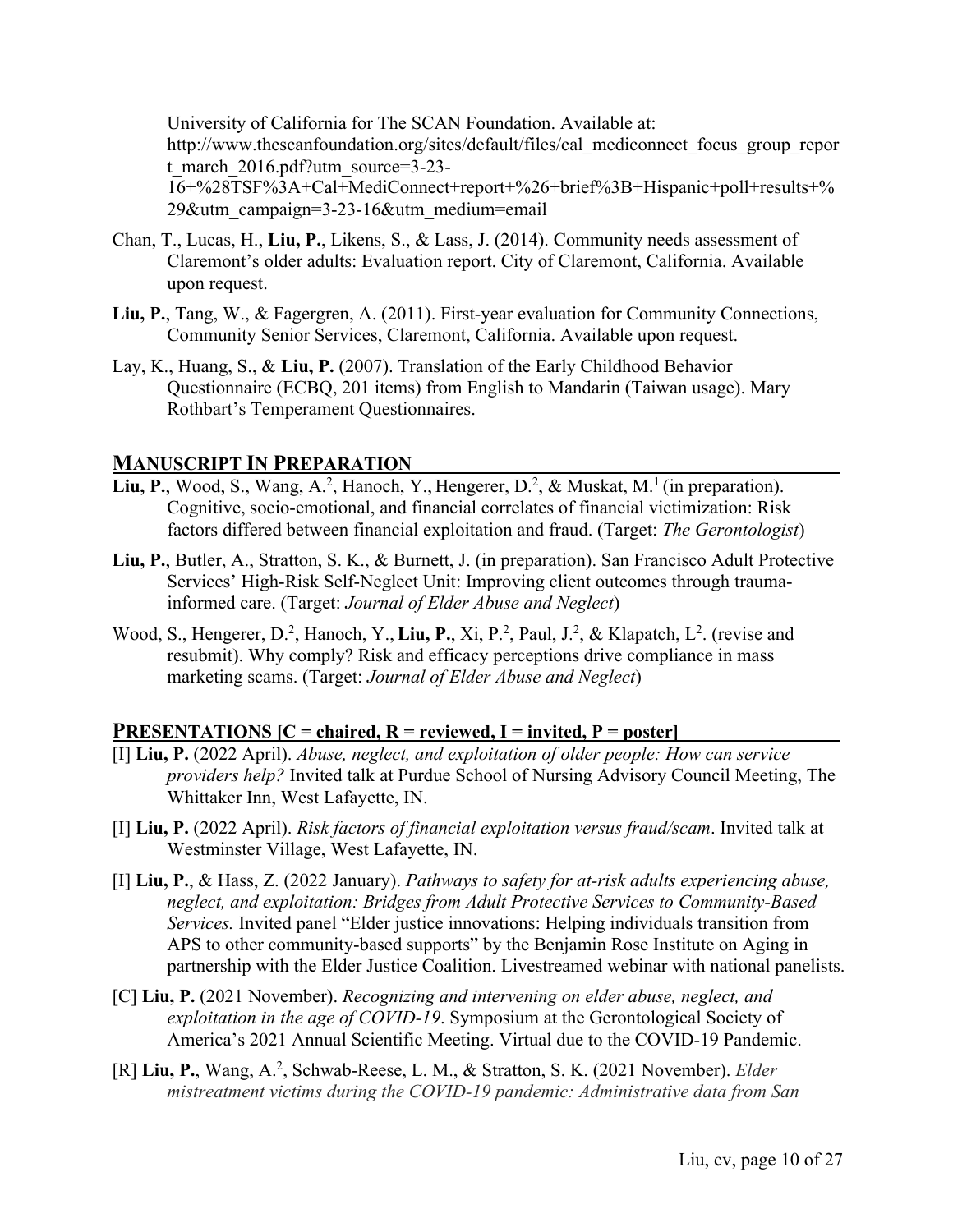*Francisco Adult Protective Services*. Symposium presentation at the Gerontological Society of America's 2021 Annual Scientific Meeting. Virtual due to the COVID-19 Pandemic.

- [R] Liu, P., Wood, S., Wang, A.<sup>2</sup>, Hanoch, Y., Hengerer, D.<sup>2</sup>, & Muskat, M.<sup>1</sup> (2021 November). *Risk factors of financial exploitation versus scam.* Paper presentation at the Gerontological Society of America's 2021 Annual Scientific Meeting. Virtual due to the COVID-19 Pandemic.
- [R] Xu, J., **Liu, P.**, Peng, Y., & Beach, S. (2021 November). *Working family caregiver wellbeing: Work impact, workplace supports, and family discord.* Paper presentation at the Gerontological Society of America's 2021 Annual Scientific Meeting. Virtual due to the COVID-19 Pandemic.
- [C] **Liu, P.**, Morales, P., Carter, L., & Patrick, C. A. (2021 November). *Nurses in Adult Protective Services: Taking a closer look at a collaborative service approach*. Workshop at the National Adult Protective Services Association's 32nd Annual Conference, San Diego, CA.
- [I] Burnes, D., **Liu, P.**, & Hanly, T. (2021 November). *Safeguarding adult at risk of abuse: Multi-agency collaboration in safeguarding case management-interventions.* Invited panel at the School of Nursing & Midwifery, Trinity College Dublin, Ireland. Livestreamed with international panelists.
- [I] **Liu, P.** (2021 October). *Abuse, neglect, and exploitation of older people: Who they are and how can service providers help?* Invited talk at the Department of Health and Kinesiology, Purdue University.
- [I] **Liu, P.** (2021 August). *Risk factors of financial exploitation versus fraud/scam.* Invited online talk by the Purdue University Retiree Association.
- [I] **Liu, P.**, Conrad, K. J., & Stratton, S. K. (2021 June). *Using standardized Measures for Adult Protective Services outcomes assessment*. Invited webinar at the National Adult Protective Services Association's Research to Practice Series.
- [I] **Liu, P.**, & Twomey, M. (2021 April & May). *Measuring outcomes: Virtual workshops for Adult Protective Services managers and Adult Service administrators.* Workshops at Adult Protective Services Leaders Institute hosted by the Adult Protective Services Workforce Innovations and National Adult Protective Services Association. Virtual due to the COVID-19 Pandemic.
- [C] **Liu, P.**, Ceron, A., Hagenlock, M., & Brinkmeyer, D. (2020 November). *Capturing Adult Protective Services outcomes: The Identification, Services, and Outcomes Matrix*. Workshop at the National Adult Protective Services Association's 31<sup>st</sup> Annual Conference. Virtual due to the COVID-19 Pandemic.
- [C] **Liu, P.**, & Conrad, K. J. (2020 November). *Elder abuse interventions by Adult Protective Services: Using standardized measures for outcomes assessment*. Symposium at the Gerontological Society of America's 2020 Annual Scientific Meeting. Virtual due to the COVID-19 Pandemic.
- [R] Conrad, K. J., **Liu, P.**, Hass, Z. J., & Conrad, K. M. (2020 November). *Balancing practicality and validity of elder abuse measures: Data from Adult Protective Services*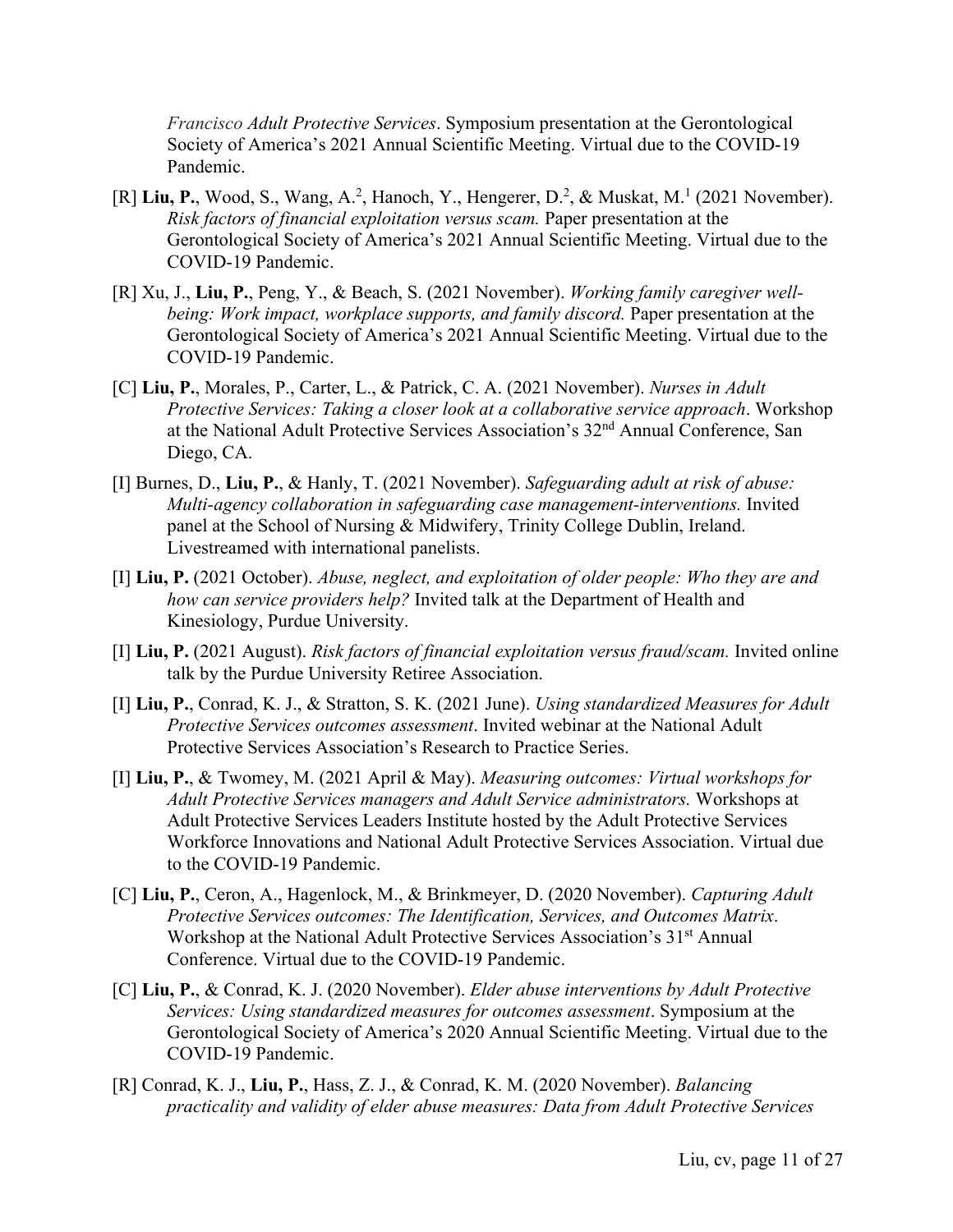*investigations*. Symposium presentation at the Gerontological Society of America's 2020 Annual Scientific Meeting. Virtual due to the COVID-19 Pandemic.

- [R] Hass, Z. J., **Liu, P.**, Conrad, K. M., Stratton, S. K., & Conrad, K. J. (2020 November). *Allegation assessment and outcome differences across racial groups from standardized Adult Protective Services data.* Symposium presentation at the Gerontological Society of America's 2020 Annual Scientific Meeting. Virtual due to the COVID-19 Pandemic.
- [R] **Liu, P.**, Hass, Z. J., Conrad, K. M., Stratton, S. K., & Conrad, K. J. (2020 November). *Age differences in elder abuse harm and effective services offered by Adult Protective Services.* Symposium presentation at the Gerontological Society of America's 2020 Annual Scientific Meeting. Virtual due to the COVID-19 Pandemic.
- [R] Stratton, S. K., **Liu, P.**, Conrad, K. J., & Hass, Z. J. (2020 November). *Understanding practice through research.* Symposium presentation at the Gerontological Society of America's 2020 Annual Scientific Meeting. Virtual due to the COVID-19 Pandemic.
- [C] **Liu, P.** (2020 November). *Interprofessional collaboration with Adult Protective Services to address elder abuse, neglect, and exploitation*. Symposium at the Gerontological Society of America's 2020 Annual Scientific Meeting. Virtual due to the COVID-19 Pandemic. **Symposium selected and highlighted by the Abuse, Neglect, and Exploitation of Older Persons Interest Group.**
- [R] **Liu, P.**, & Hernández Chilatra, J. A.1 (2020 November). *Nurses working in/with Adult Protective Services: Agency Characteristics and job responsibilities.* Symposium presentation at the Gerontological Society of America's 2020 Annual Scientific Meeting. Virtual due to the COVID-19 Pandemic. **Symposium presentation selected and highlighted by the Abuse, Neglect, and Exploitation of Older Persons Interest Group to celebrate 2020 International Year of the Nurse and Midwife.**
- [P] Yeh, J., **Liu, P.**, Perkins, J., Stratton, S. K., Butler, A., Conrad, K. J., Conrad, K. M., & Iris, M. (2020 November). *Piloting the Adult Protective Services' Identification, Services, and Outcomes Matrix: Focus group findings*. Poster presentation at the Gerontological Society of America's 2020 Annual Scientific Meeting. Virtual due to the COVID-19 Pandemic.
- [I] **Liu, P.** (2020 October). *Elder mistreatment victims during the COVID-19 pandemic.* Invited online talk by the North Central Region Aging Network.
- [I] **Liu, P.**, & Freark, M. (2020 August). *Learn from the National Adult Protective Services Association's Research to Practice Team: Collaboration is key.* Invited podcast by the Center for Victim Research.
- [I] **Liu, P.**, Hagenlock, M., & Conrad, K. J. (2020 August). *Evaluation for Adult Protective Services grantees*. Invited webconference at the Adult Protective Services Technical Resource Center.
- [I] **Liu, P.** (2020 May). *Telling the story of Adult Protective Services*. Invited webconference at the National Adult Protective Services Association's Western Region I & II Meeting.
- [I] **Liu, P.** (2020 March). *Telling the story of Adult Protective Services*. Invited talk at the Department of Mental Health Weekly Seminar, Johns Hopkins Bloomberg School of Public Health. Livestreamed due to the COVID-19 Pandemic.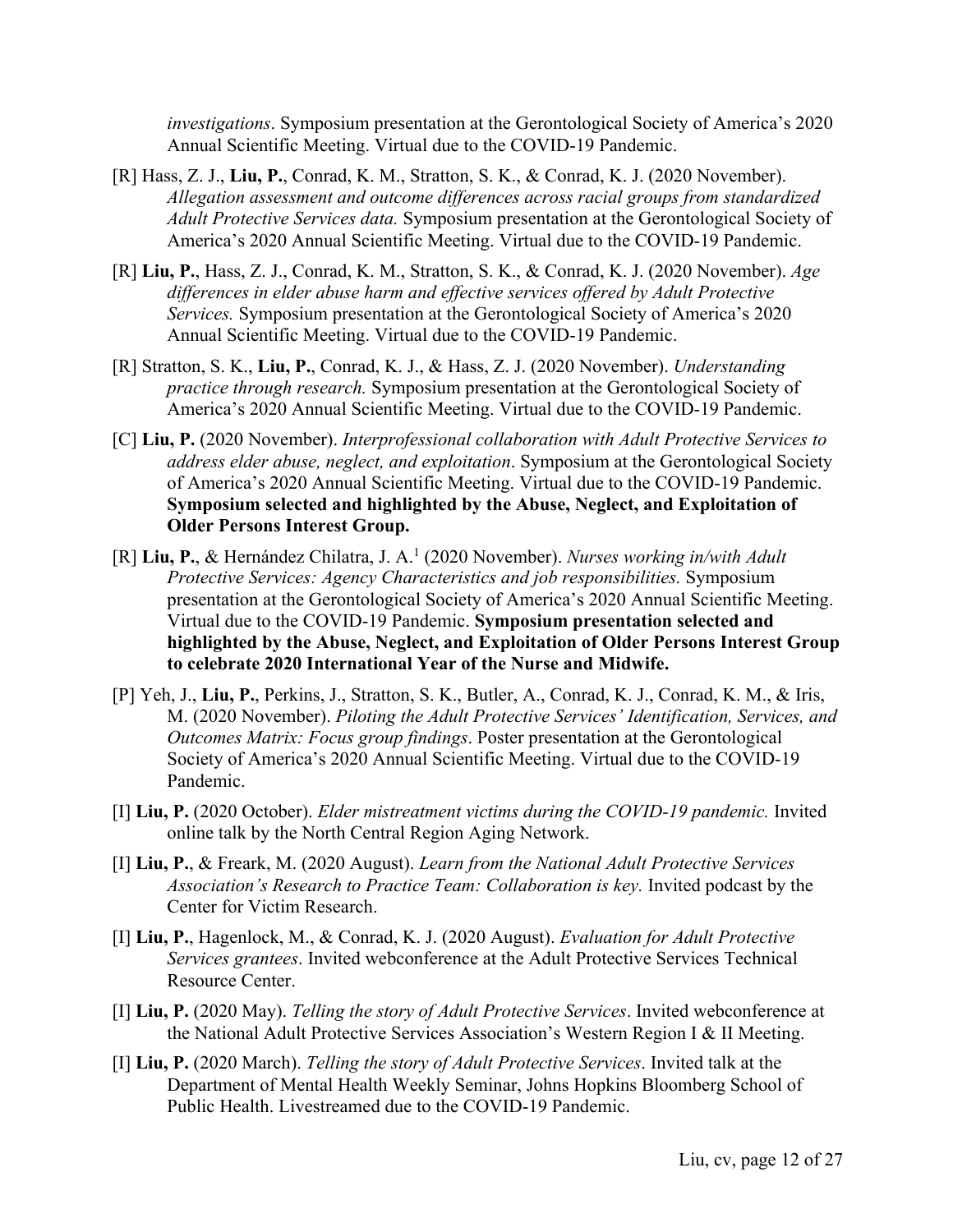- [I] **Liu, P.** (2020 February). *Telling the story of Adult Protective Services through the Identification, Services, and Outcomes (ISO) Matrix*. Invited talk at the USC Judith D. Tamkin International Symposium on Elder Abuse, Pasadena, CA.
- [I] **Liu, P.** (2020 January). *Telling the story of Adult Protective Services through the Identification, Services, and Outcomes (ISO) Matrix*. Invited talk at the Center on Aging and the Life Course Colloquium, Purdue University.
- [I] **Liu, P.** (2019 November). *Telling the story of Adult Protective Services through the Identification, Services, and Outcomes (ISO) Matrix*. Invited talk at SON Work in Progress, Purdue University.
- [P] **Liu, P.**, Hass, Z. J., Conrad, K. J., Conrad, K. M., Yeh, J., Iris, M., Stratton, S. K., & Butler, A. (2019 November). *Telling the story of Adult Protective Services: Piloting California's Identification, Services, and Outcomes Matrix.* Poster presentation at the Gerontological Society of America's 71<sup>st</sup> Annual Meeting, Austin, TX.
- [I] **Liu, P.** (2019 November). *Vulnerable adult and elder abuse, neglect / self-neglect, and exploitation.* Invited talk at Purdue School of Nursing Advisory Council Meeting, The Whittaker Inn, West Lafayette, IN.
- [I] **Liu, P.** (2019 September). *Telling the story of Adult Protective Services through the Identification, Services, and Outcomes (ISO) Matrix*. Invited talk at the Department of Human Development and Family Studies, Purdue University.
- [C] **Liu, P.**, Gibbs, L., & Olsen, B. J. (2019 August). *Evidence-based advances: Interview for decisional abilities, APS outcomes, and trauma-informed care.* Workshop at the National Adult Protective Services Association's 30<sup>th</sup> Annual Conference, Denver, CO.
- [I] **Liu, P.** (2019 July). *Telling the story of Adult Protective Services through the Identification, Services, and Outcomes (ISO) Matrix*. Invited talk at Geriatrics Work in Progress, UCSF.
- [R] Graham, C., **Liu, P.**, & Kaye, S. (2018 November). *Integration of Medicare and Medicaid: Results of California's dual financial alignment demonstration.* Paper presentation at the Gerontological Society of America's 70<sup>th</sup> Annual Meeting, Boston, MA.
- [I] **Liu, P.** (2018 November) *Finding and landing an academic job.* Informal chats invited by C. Koss at the Emerging Scholar and Professional Organization to present at the Gerontological Society of America's 70<sup>th</sup> Annual Meeting, Boston, MA.
- [R] **Liu, P.**, Conrad, K. J., Conrad, K. M., & Iris, M. (2018 November). *Self-neglect older adults' outcomes after Adult Protective Services interventions*. Paper presentation at the Gerontological Society of America's 70<sup>th</sup> Annual Meeting, Boston, MA.
- [R] Wood, S., & **Liu, P.** (2018 November). *Decision making capacity in older adults from education, research, and practice perspective.* Symposium presentation at the Gerontological Society of America's 70<sup>th</sup> Annual Meeting, Boston, MA.
- [R] **Liu, P.**, Neumann, A. V., Delagrammatikas, L., & Bigelow, K., (2018 August). *"The state of the nation" in Adult Protective Services training: Results from NAPSA's national survey of Adult Protective Services training courses*. Workshop presentation at the National Adult Protective Services Association's 29<sup>th</sup> Annual Conference, Anaheim, CA.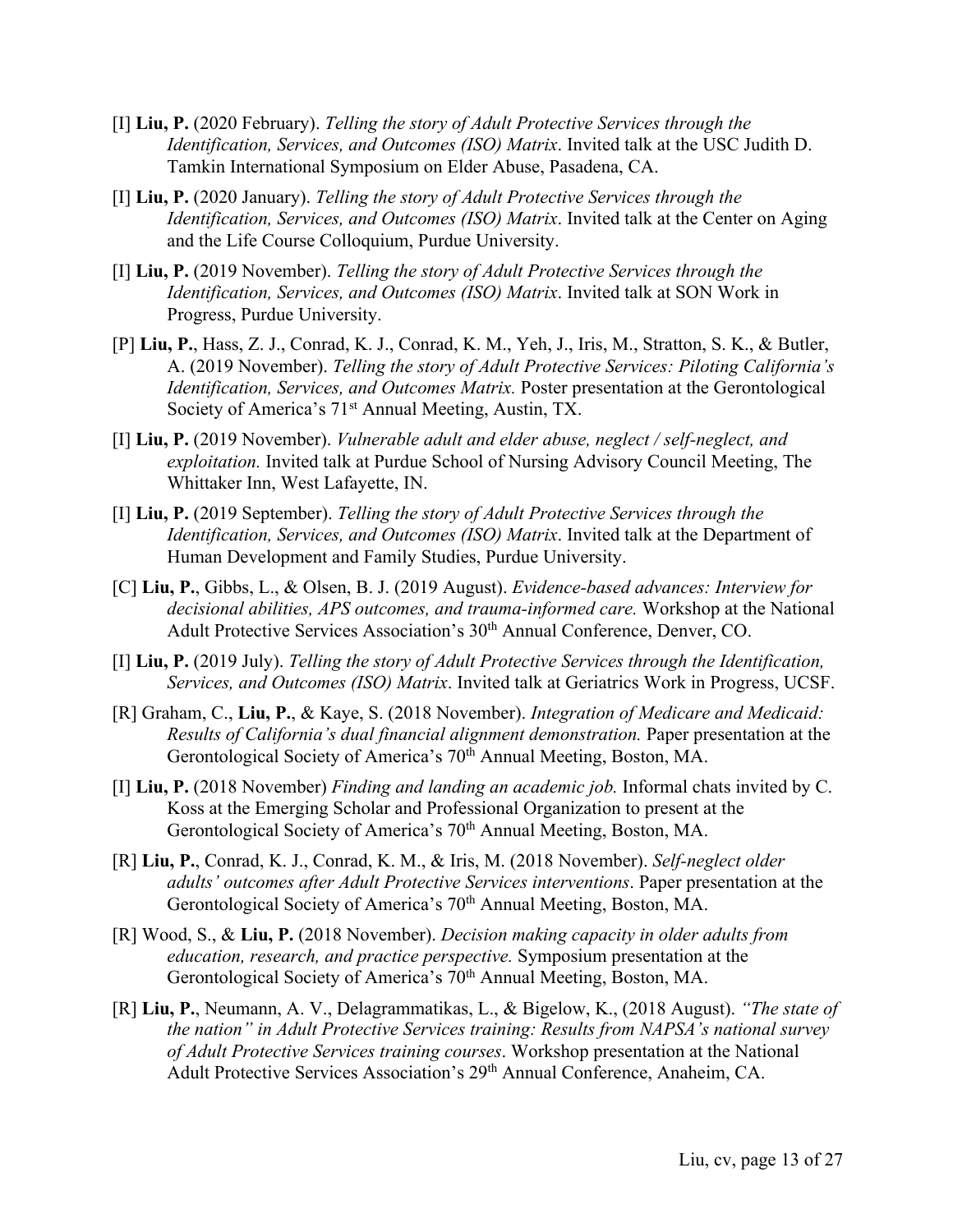- [C] **Liu, P.**, Olsen, B. J., & Gibbs, L. (2018 August). *Elder justice innovation and evidencebased practices in California (2017 ACL grantees).* Workshop at the National Adult Protective Services Association's 29<sup>th</sup> Annual Conference, Anaheim, CA.
- [I] **Liu, P.**, & Ceron, A. (2018 August). *Research to practice: Partnership that works in Adult Protective Services research.* Workshop presentation at the National Adult Protective Services Association's 29th Annual Conference, Anaheim, CA.
- [R] **Liu, P.**, Ceron, A., & Nielsen, J. (2018 March). *Piloting California Adult Protective Services' Identification, Services, and Outcomes (ISO) Matrix on self-neglect clients.*  Symposium presentation at 2018 Aging in America Conference, San Francisco, CA.
- [I] **Liu, P.** (2018 March). *The role of social support in elder financial exploitation.* Invited talk to faculty and PhD fellows from Norwegian University of Science and Technology.
- [I] **Liu, P.** (2018 January). *The role of social support in elder financial exploitation among a community sample*. Journal Club at the National Adult Protective Services Association and National Committee for Prevention of Elder Abuse Research Committee.
- [I] Iris, M., Bingle, C., Tosti, P., **Liu, P.**, Nielsen, J., & Wold, K. (2017 August). *Bridging the gap between research and practice without getting lost.* Workshops at the National Adult Protective Services Association's 28th Annual Conference, Milwaukee, WI.
- [C] **Liu, P.**, Delagrammatikas, L., Aranda, M., Goetsch, D., Mills, J., Ofstead, C., Stone, H. T., & Perry, B. (2017 August). *Preparing for NAMRS: Journeys of 5 county-administered APS.* Workshop at the National Adult Protective Services Association's 28th Annual Conference, Milwaukee, WI.
- [R] Conrad, K. J., Beach, S., **Liu, P.**, DeLiema, M., Gassoumis, Z., & Iris, M. (2017 July). *Validation of financial exploitation predictors using substantiation decision as the criterion.* Symposium presentation at the 21<sup>st</sup> IAGG World Congress of Gerontology and Geriatrics, San Francisco, CA.
- [R] Conrad, K. J., Iris, M., & **Liu, P.** (2017 July). *Elder Abuse Decision Support System.* Symposium presentation at the 21<sup>st</sup> IAGG World Congress of Gerontology and Geriatrics, San Francisco, CA.
- [C] **Liu, P.**, & Navarro, A. (2017 July). *Fighting against elder abuse in collaboration with Adult Protective Services*. Symposium at the 21<sup>st</sup> IAGG World Congress of Gerontology and Geriatrics, San Francisco, CA.
- [R] **Liu, P.**, Hedani, T., Delagrammatikas, L., Nielsen, J., Lindberg, S., Alire, C., Skezas, S., & MacKenzie, R. (2017 July). *Evaluating California's readiness to participate in the National Adult Maltreatment Reporting System.* Symposium presentation at the 21st IAGG World Congress of Gerontology and Geriatrics, San Francisco, CA.
- [P] Wood, S., Klapatch, L.2 , Xi, P.2 , & **Liu, P.** (2017 July). *Age effects on consumer's evaluation of risk and benefits in sweepstakes scams.* Poster presentation at the 21<sup>st</sup> IAGG World Congress of Gerontology and Geriatrics, San Francisco, CA.
- [R] **Liu, P.** & Graham, C. (2017 July). *Results of an evaluation of California's Medicare-Medi-Cal integration demonstration.* Symposium presentation at the 21<sup>st</sup> IAGG World Congress of Gerontology and Geriatrics, San Francisco, CA.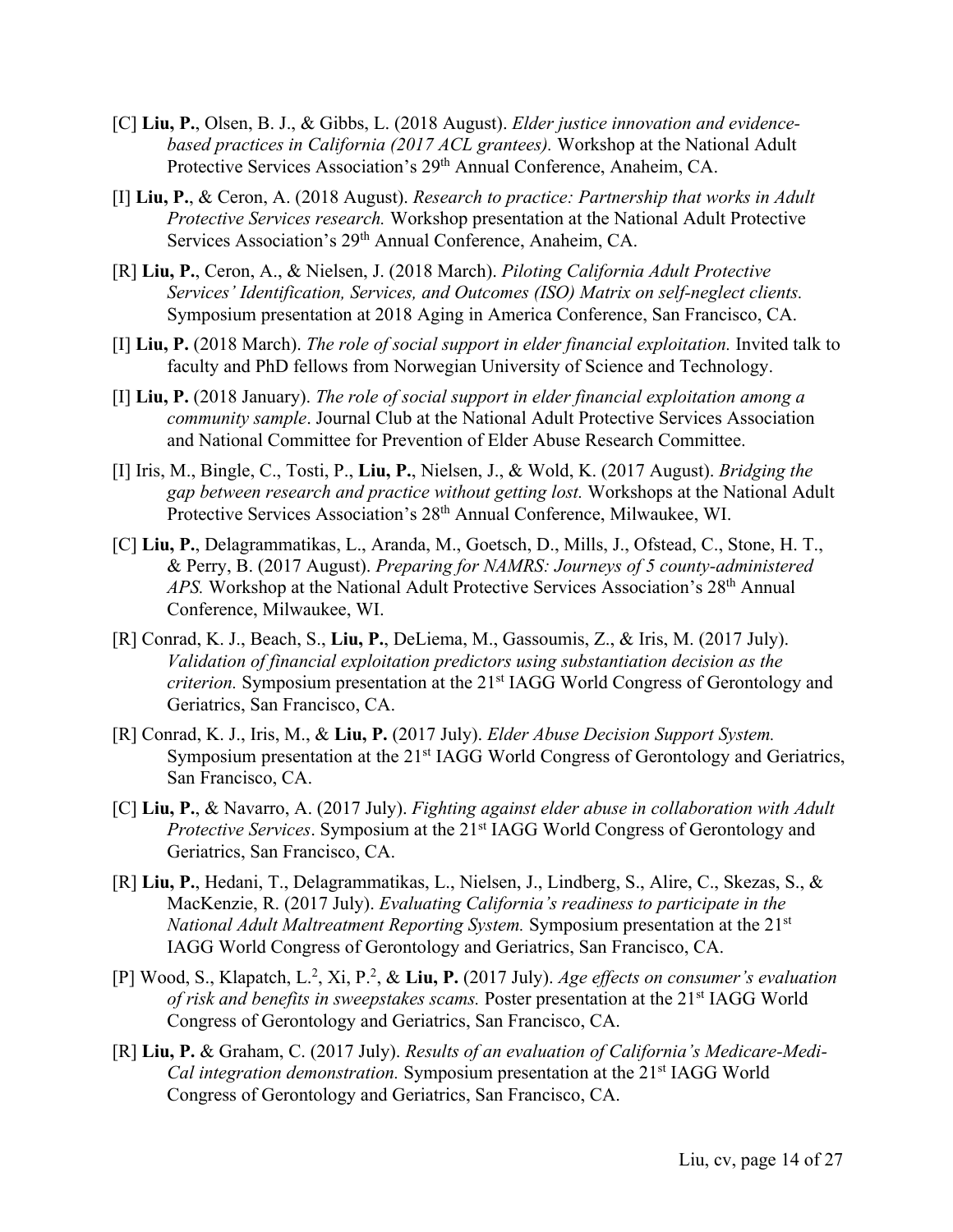- [R] Graham, C., & **Liu, P**. (2017 July). *The impact of care coordination in Medicare-Medicaid integration programs.* Symposium presentation at the 21<sup>st</sup> IAGG World Congress of Gerontology and Geriatrics, San Francisco, CA.
- [R] **Liu, P.**, Beach, S., & Conrad, K. J. (2016 November). *Construct validity and short form of emotional abuse measure and theoretical predictors.* Symposium presentation at the Gerontological Society of America's 69th Annual Meeting, New Orleans, LA.
- [C] **Liu, P.** (2016 August). *The role of race, ethnicity, and place in assessing risk: Bridging the gap from research to policy and practice.* Panel moderator at the National Adult Protective Services Association's 27<sup>th</sup> Annual Conference, Philadelphia, PA.
- [C] **Liu, P.**, Delagrammatikas, L., Nielsen, J., & Skezas, S. (2016 August). *Preparing for NAMRS: California's story.* Workshop at the National Adult Protective Services Association's 27th Annual Conference, Philadelphia, PA.
- [R] Conrad, K. J., **Liu, P.**, & Iris, M. (2015 November). *Testing a theory of financial exploitation of older adults.* Symposium presentation at the Gerontological Society of America's 68th Annual Meeting, Orlando, FL.
- [R] **Liu, P.**, Conrad, K. J., Schiamberg, L., Iris, M., & Beach, S. (2015 November). *Testing a theory of emotional/psychological of older adults.* Symposium presentation at the Gerontological Society of America's 68<sup>th</sup> Annual Meeting, Orlando, FL.
- [P] Graham, C., **Liu, P.**, Kaye, S. Wong, A., Kurtovich, E. M., & Hollister, B., (2015 November). *Preliminary findings from an evaluation of California's dual alignment demonstration: Cal MediConnect.* Poster presentation session presented at the Gerontological Society of America's 68th Annual Meeting, Orlando, FL.
- [R] Wood, S., **Liu, P.**, & Xi, P.2 (2015 March). *Importance of numeracy as a risk factor for elder financial exploitation in a community sample.* Paper presentation at the American Psychology-Law Society Annual Conference, San Diego, CA.
- [R] Conrad, K. J., **Liu, P.**, & Iris, M. (2014 November). *The role of substance abuse in elder abuse.* Topical interest group paper presentation at the Gerontological Society of America's 67th Annual Meeting, Washington, DC.
- [R] **Liu. P.** (2014 April). *From immigrants to international students: The utility of acculturation theory.* Panel presentation at the 2014 Association for Asian American Studies Conference, San Francisco, CA.
- [R] **Liu, P.,** Wood, S., & Williams, S. <sup>1</sup> (2013 November). *It is not just getting old: Identifying risk and protective factors of elder financial exploitation*. Paper presentation at the Gerontological Society of America's 66th Annual Meeting, New Orleans, LA.
- [R] **Liu, P.**, & Chan, T. (2013 June). *Inclusion of positive empathy as a distinct construct in empathy research.* Symposium presentation at the at 3rd World Congress on Positive Psychology, Los Angeles, CA.
- [P] Wood, S., **Liu, P.**, Williams, S.1 , & Midden, A. <sup>1</sup> (2013 February). *Neurocognitive risk factors for elder financial exploitation*. Poster presentation at the International Neuropsychological Society's 41st Annual Meeting, Waikoloa, HI.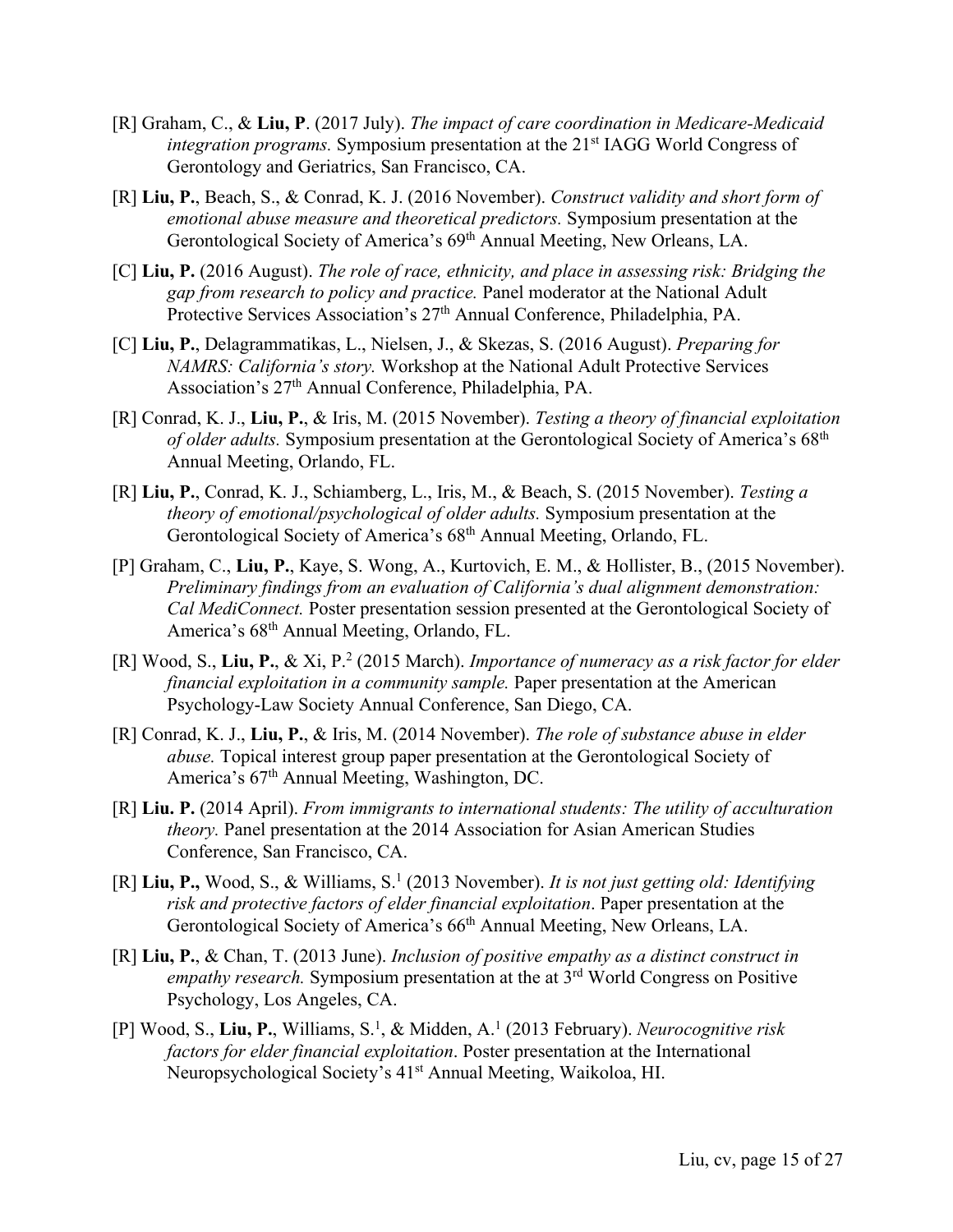- [R] Wood, S., & **Liu, P.** (2012 November). *Use of the OAFEM in a community based sample*. Symposium presentation at the Gerontological Society of America's 65<sup>th</sup> Annual Meeting, San Diego, CA.
- [I] Perkins, K., **Liu, P.**, & Yi, R. (2012 October). *SBOS orals panel*. Invited panel discussion to SBOS, CGU.
- [I] Barnes, A., Rice, T., Hanoch, Y., Wood, S., & **Liu, P.** (2012 April). "One fish, two fish, red fish, blue fish: Effects of brand names, price frames, and choice set size in Medicare Part D insurance plan decisions." Congressional Budget Office.
- [P] **Liu, P.**, & Omoto, A. M. (2012 April). *Older adults' psychological and physical functioning: The role of retirement community importance and sense of community*. Poster presentation at Western Psychological Association 92nd Annual Convention, San Francisco, CA.
- [I] **Liu, P.** (2012 March). *Do older adults prefer fewer options? Factors impacting preferred numbers of choice.* Invited talk to Cognitive Brown Bag Lunch, SBOS, CGU.
- [P] Wood, S., & **Liu, P.** (2011 November). *Use of a self-report measure of financial exploitation in a community sample*. Poster presentation at the Gerontological Society of America's 64th Annual Meeting, Boston, MA.
- [P] **Liu, P.**, O'Bryan, M., Hanoch, Y., & Wood, S. (2011 November). *The influence of financial literacy and numeracy on the use of money and time across lifespan*. Poster presentation at the Gerontological Society of America's 64th Annual Meeting, Boston, MA.
- [P] **Liu, P.**, Tang, W., Fagergren, A., Snavely, J., Milliken, M., Hayden, S., & Biggs, F. (2011 November). *First-year evaluation for Community Connections, Community Senior Services, Claremont, California*. Poster presentation at the annual meeting of the American Evaluation Association, Anaheim, CA.
- [I] Barnes, A., Rice, T., Hanoch, Y., Wood, S., & **Liu, P.** (2011 November). "Too much choice? Number of drug plans and Medicare Part D decisions," AARP Policy Roundtable.
- [I] **Liu, P.** (2011 August). *Do older adults prefer less choice? Personal importance, cognition, and emotional regulation.* Invited talk to the Lab of Socioemotional Development, Department of Psychology, NTU.
- [P] **Liu, P.**, Wood, S., O'Bryan, M., & Huang, H. (2011 July). *Positive empathy: A new research construct in adult development.* Poster presentation at 2nd World Congress on Positive Psychology, Philadelphia, PA.
- [P] Warren, M., **Liu, P.**, Rho, Y. J., & Nakamura, J. (2011 July). *Accuracy of perceptions of aging and subjective well-being.* Poster presentation at 2nd World Congress on Positive Psychology, Philadelphia, PA.
- [I] **Liu, P.** (2011 April). *Do older adults prefer less choice? The impact of personal importance, adequacy of options, and emotional regulation.* Graduate Student Research Award Winner poster session at 2011 Aging in America Conference, San Francisco, CA.
- [P] **Liu, P.** & Wood, S. (2010 April). *Do older adults prefer less choice? The influence of choice set size and relevance of importance on preferred number of options.* Poster presentation at Cognitive Aging Conference, Atlanta, GA.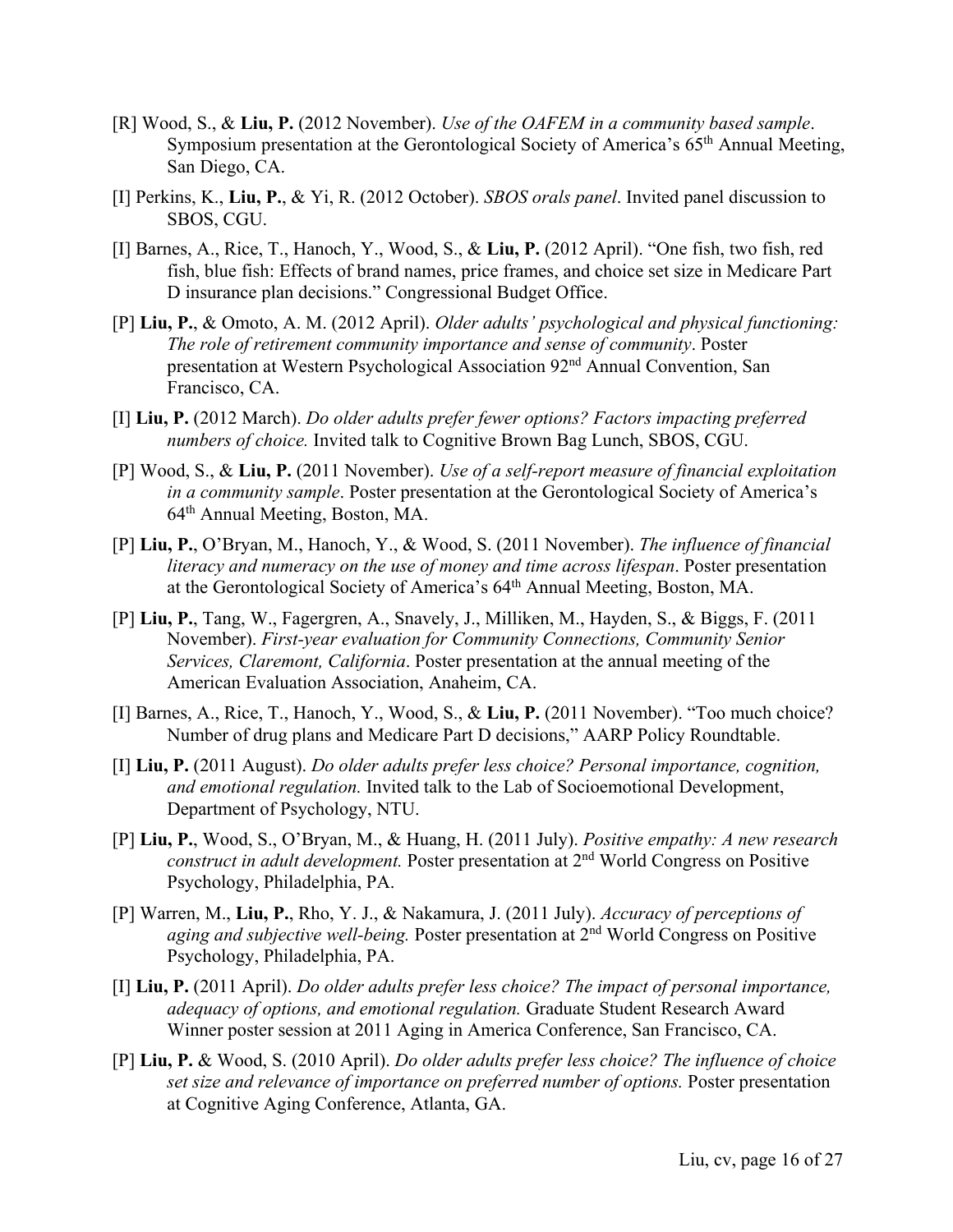[R] Wood, S., Hanoch, Y., **Liu, P.**, Rice, T., & Barnes, A. (2010 April). *Numeracy and Medicare Part D: The importance of choice and literacy for numbers in optimizing decision making for Medicare's prescription drug program.* Plenary session presentation at Cognitive Aging Conference, Atlanta, GA.

#### **STUDENT ADVISING: PEER-REVIEWED PUBLICATIONS**

- Godfrey, M.<sup>1</sup>, Liu, P., Wang, A.<sup>2</sup>, & Wood, S. (2021). Loneliness and mental health: Recommendations for primary care intakes? *Journal of Primary Care and Community Health*. Advance Online Publication. doi: 10.1177/21501327211027104
- Cook, S. K. L.<sup>1</sup>, Liu, P., Wang, A.<sup>2</sup>, & Wood, S. (2021). Breaking down the impact of resilience on mental health: An analysis utilizing the Resilience Scale for Adults*. The Journal of Purdue Undergraduate Research, 11*(6), 44-54. doi: 10.7771/2158-4052.1516
- Wang, E.<sup>2</sup>, Ahmed, A. H., Liu, P., & Richards, E. (2021). Life intervention's effect and predictive value on weight loss for university employees. *Western Journal of Nursing Research, 43*(4), 347-355. doi: 10.1177/0193945920947004
- Wang, E.<sup>2</sup>, Abrahamson, K. A., Liu, P., & Ahmed, A. H. (2020). Can mobile technology improve weight loss in overweight adults? A systematic review. *Western Journal of Nursing Research, 42*(9), 747-759*.* doi: 10.1177/0193945919888224

#### **STUDENT ADVISING: PRESENTATIONS [P = poster]**

- [P] Xue, W.2 , Hass, Z, & **Liu, P.** (2022 March). *Elder mistreatment and relationship quality: Secondary data analysis using data from the NSHAP.* Poster presentation at Purdue University's HHS Spring Research Event, West Lafayette, IN.
- [P] Raber, V.<sup>1</sup>, Cook, S. K. L.<sup>1</sup>, Godfrey, M.<sup>1</sup>, Wang, A.<sup>2</sup>, Wood, S., & Liu, P. (2021 March). *Ostracism in single adults*. Poster presentation at the Midwest Nursing Research Society's 45<sup>th</sup> Annual Research Conference. Virtual due to the COVID-19 Pandemic.
- [P] Godfrey, M. 1 , Raber, V. 1 , Wang, A. 2 , Wood, S., & **Liu, P.** (2021 March). *Predictors of physical and mental health: What to ask in intake forms?* Poster presentation at the Midwest Nursing Research Society's 45<sup>th</sup> Annual Research Conference. Virtual due to the COVID-19 Pandemic.
- [P] Meinertz, N. 2 , **Liu, P.**, & Acierno, R. (2020 November). *Abuse in later life within trusted social relationships lowers social support levels and increases depression after eight years*. Poster presentation at the Gerontological Society of America's 2020 Annual Scientific Meeting. Virtual due to the COVID-19 Pandemic.
- [P] Wood, S., Hengerer, D.<sup>2</sup>, Xi, P.<sup>2</sup>, Liu, P., Zeichick, K.<sup>1</sup>, Park, P.<sup>1</sup>, Liles, S. M.<sup>1</sup>, Dewan, V.<sup>1</sup>, & Muskat, M.1 (2020 October). *Susceptibility to lottery scams among consumers across the lifespan*. Poster presentation at the Western Psychological Association 100th Annual Convention. Virtual due to the COVID-19 Pandemic.
- [P] Wang, E.2 , Abrahamson, K. A., **Liu, P.**, & Ahmed, A. H. (2020 July). *Can mobile technology improve weight loss in overweight adults? A systematic review.* Poster presentation at the 31<sup>st</sup> International Nursing Research Congress, Abu Dhabi, United Arab Emirates. Conference moved online due to the COVID-19 Pandemic.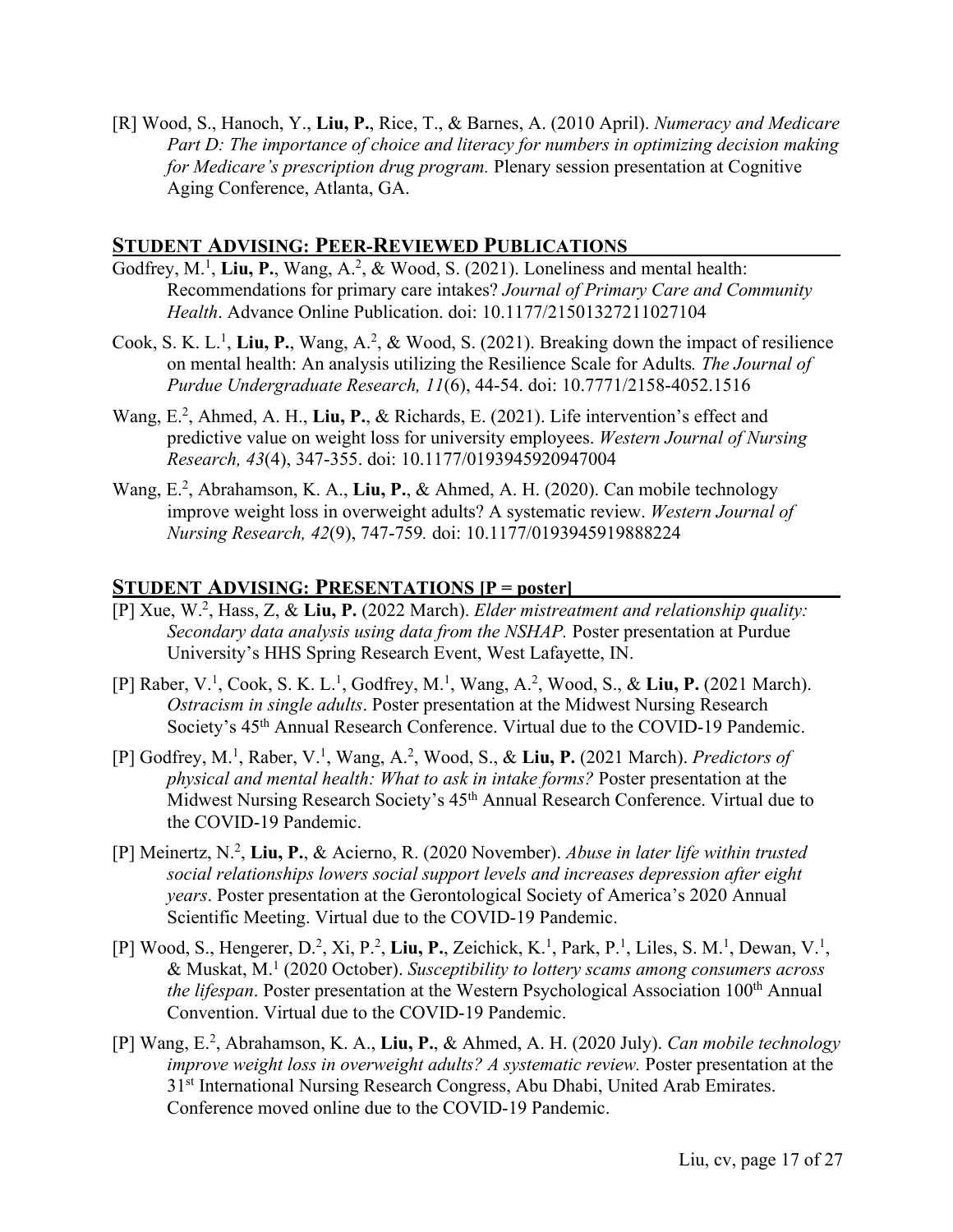- [P] Cook, S. K. L.1 , Muskat, M. L.1 , Wood, S., & **Liu, P.** (2020 April). *Breaking down resilience for mental health nursing.* Poster presentation at the Midwest Nursing Research Society's 44<sup>th</sup> Annual Research Conference, Schaumburg, IL. Conference moved online due to the COVID-19 Pandemic.
- [P] Hernández Chilatra, J. A.1 , & **Liu, P.** (2020 April). *Nurses' role in working with Adult Protective Services to help abused, neglected, and exploited adults.* Poster presentation at the Midwest Nursing Research Society's 44th Annual Research Conference, Schaumburg, IL. Conference moved online due to the COVID-19 Pandemic.
- [P] Muskat, M. L.<sup>1</sup>, Cook, S. K. L.<sup>1</sup>, Wood, S., & Liu, P. (2020 April). *The impact of postoperative cognitive dysfunction on financial decision making.* Poster presentation at the Midwest Nursing Research Society's 44th Annual Research Conference, Schaumburg, IL. Conference moved online due to the COVID-19 Pandemic.
- [P] Wang, E. 2 , Abrahamson, K. A., **Liu, P.**, & Ahmed, A. H. (2020 April). *Can mobile technology improve weight loss in overweight adults? A systematic review.* Poster presentation at the Midwest Nursing Research Society's 44th Annual Research Conference, Schaumburg, IL. Conference moved online due to the COVID-19 Pandemic. **Doctor of Nursing Practice (DNP) Student Poster Winner: 2nd Place.**
- [P] Wang, E.2 , Abrahamson, K. A., **Liu, P.**, & Ahmed, A. H. (2019 July). *Can mobile technology improve weight loss in overweight adults? A systematic review.* Poster presentation at the 2019 Mi-Bio Summit on Flexible and Stretchable Electronics, West Lafayette, IN.
- [P] Xi, P.2 , Wood, S., **Liu, P**., Hanoch, Y., & Klapatch, L.2 (2018 May). *Are older adults always more susceptible to fraud than younger adults? An investigation into a mass marketing scam.* Poster presentation at Cognitive Aging Conference, Atlanta, GA.
- [P] Xi, P.2 , Wood, S., Klapatch, L. 2 , Paul, J.2 , & **Liu, P**. (2017 November). *Call to claim your prize: Perceived benefits drive the likelihood of contact in a mass marketing scam.* Poster presentation at Psychonomic Society's 58th Annual Meeting, Vancouver, British Columbia, Canada.
- [P] Williams, S.1 , Pearce, A.1 , **Liu, P.**, & Wood, S. (2015 April). *Financial exploitation and suggestibility.* Poster presentation at the Western Psychological Association 95th Annual Convention, Las Vegas, NV.
- [P] Pearce, A.1 , Davis, C.1 , **Liu, P.**, Estevez-cores, S., & Wood, S. (2014 November). *Depression increases the risk of elder financial exploitation: Mediating effects of physical health and isolation.* Finalist of the Outstanding Student Poster Award, poster presentation at the Gerontological Society of America's 67<sup>th</sup> Annual Meeting, Washington, DC.
- [P] Williams, S. 1 , Pearce, A. 1 , **Liu, P.**, & Wood, S. (2014 November). *Education, numeracy, and risk for elder financial exploitation.* Poster presentation at the Gerontological Society of America's 67<sup>th</sup> Annual Meeting, Washington, DC.
- [P] Trans, M.1 , & **Liu, P.** (2014 April). *Elder financial exploitation and help-seeking behaviors: Differences between Caucasians and Asian Pacific Americans.* Poster presentation at the Fromm-USF Connections Event at University of San Francisco, CA.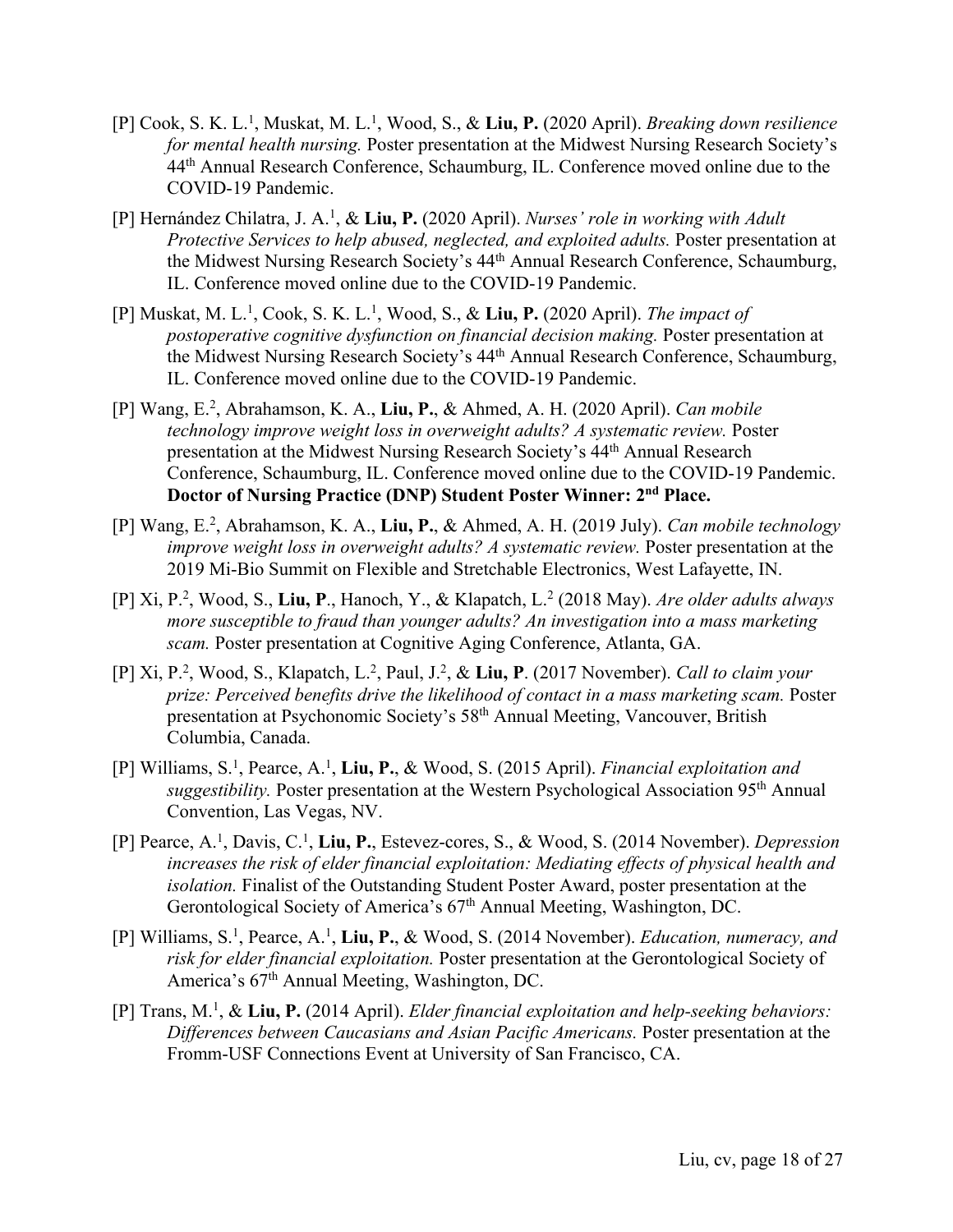- [P] Gettu, N. 1 , Estevez-cores, S., **Liu, P.**, & Wood, S. (2013 April). *Loneliness and depression as predictors of financial elder exploitation.* Poster presentation at Western Psychological Association 94th Annual Convention, Portland, OR.
- [P] Pearce, A. 1 , Joyce, C. 1 , **Liu, P.**, Estevez-cores, S., & Wood, S. (2013 April). *Depression and physical health as predictors of financial exploitation in older adults.* Poster presentation at Western Psychological Association 94th Annual Convention, Portland, OR.
- [P] Sachs, L. 1 , Estevez-cores, S., **Liu, P.**, & Wood, S. (2013 April). *Cognitive ability as a predictor of loneliness.* Poster presentation at Western Psychological Association 94th Annual Convention, Portland, OR.
- [P] Silverman, A. L. 1 , Buhaly, B. 1 , **Liu, P.**, Hanoch, Y., & Wood, S. (2011 April). *The effects of financial literacy and numeracy on financial and time planning across lifespan.* Poster presentation at Western Psychological Association Convention, Los Angeles, CA.

#### **RESEARCH EXPERIENCE**

| 2018-Present | Assistant Professor, School of Nursing, Purdue University                        |  |  |
|--------------|----------------------------------------------------------------------------------|--|--|
|              | Pathways to Safety for At-Risk Adults Experiencing Abuse, Neglect,               |  |  |
|              | and Exploitation: Bridges from Adult Protective Services to                      |  |  |
|              | <b>Community-Based Services</b>                                                  |  |  |
|              | Telling the Story of Adult Protective Services: Piloting California<br>$\bullet$ |  |  |
|              | Adult Protective Services Identification, Services, and Outcomes (ISO)           |  |  |
|              | Matrix                                                                           |  |  |
|              | $\triangleright$ Funded by the Administration for Community Living               |  |  |
|              | Susceptibility to Mass Marketing Fraud among the Elderly                         |  |  |
|              | ▶ PI: Dr. Stacey Wood                                                            |  |  |
|              | $\triangleright$ Funded by the Borchard Foundation Center on Law & Aging         |  |  |
| 2017-2018    | Assistant Professor, Institute for Health & Aging, UCSF                          |  |  |
|              | Telling the Story of Adult Protective Services: Piloting California              |  |  |
|              | Adult Protective Services Identification, Services, and Outcomes (ISO)           |  |  |
|              | Matrix                                                                           |  |  |
|              | $\triangleright$ Funded by the Administration for Community Living               |  |  |
|              | Using Adult Protective Services Data to Investigate Elder Abuse<br>$\bullet$     |  |  |
|              | Victim and Abuser Characteristics: Emotional/Psychological,                      |  |  |
|              | Financial, Physical Abuse, Neglect, and Polyvictimization                        |  |  |
|              | $\triangleright$ Funded by UCSF Pepper Center                                    |  |  |
|              | Evaluation of Cal MediConnect & Rapid Cycle Polling<br>$\bullet$                 |  |  |
|              | > PI: Dr. Carrie Graham                                                          |  |  |
|              | > Funded by The SCAN Foundation                                                  |  |  |
| 2015-2017    | Associate Research Specialist, Institute for Health & Aging, UCSF                |  |  |
|              | Moving Towards Uniform Statewide Reporting: Evaluating California                |  |  |
|              | Adult Protective Services' Readiness to Participate in the National              |  |  |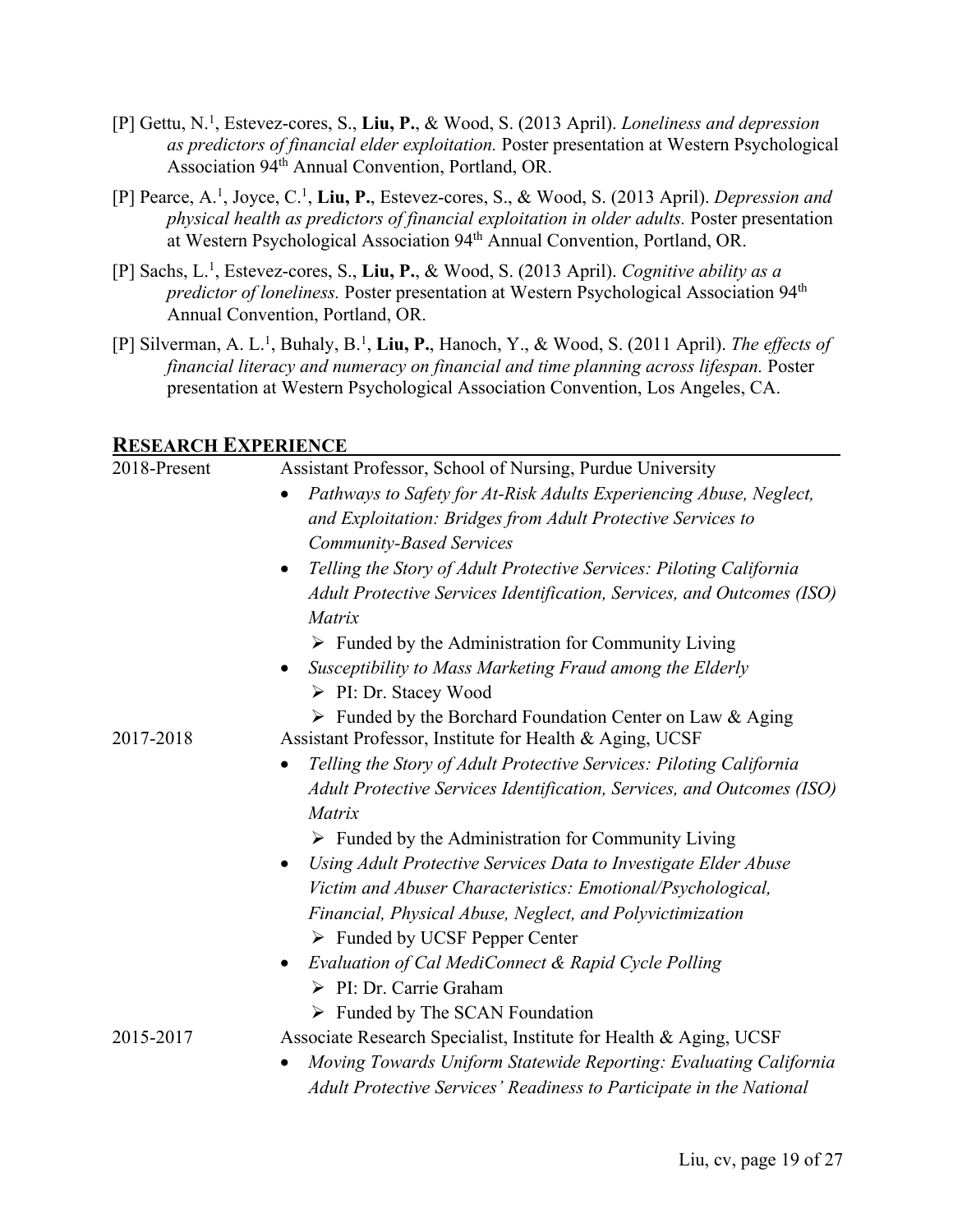|           | <b>Adult Maltreatment Reporting System</b>                                     |
|-----------|--------------------------------------------------------------------------------|
|           | > Funded by the Borchard Foundation Center on Law & Aging                      |
|           | <b>Evaluation of Cal MediConnect</b><br>$\bullet$                              |
|           | $\triangleright$ PI: Dr. Carrie Graham                                         |
|           | $\triangleright$ Funded by The SCAN Foundation                                 |
| 2014-2015 | Statistical Consultant, Neuropsychology of Decision-Making Lab,                |
|           | Department of Psychology, Scripps College                                      |
|           | Model Building for Risk and Protective Factors of Elder Financial              |
|           | Exploitation                                                                   |
|           | $\triangleright$ PI: Dr. Stacey Wood                                           |
|           | $\triangleright$ Funded by the National Institute of Justice                   |
| 2013-2014 | Faculty Supervisor, Positive Aging Lab, Department of Psychology, USF          |
|           | Elder Abuse, Protective Factors, and Public's Perception                       |
|           | $\triangleright$ Funded by the American Psychology-Law Society                 |
| 2009-2013 | Lab Manager, Neuropsychology of Decision-Making Lab,                           |
|           | Department of Psychology, Scripps College                                      |
|           | Relationships between Financial Exploitation, Risk Factors, and                |
|           | <b>Protective Factors</b>                                                      |
|           | Use of Money and Time across Lifespan: The Influence of Financial<br>$\bullet$ |
|           | Literacy and Numeracy                                                          |
|           | Manacled Competition: Limiting Health Insurance Choices for the<br>$\bullet$   |
|           | Elderly                                                                        |
|           | $\triangleright$ PI: Dr. Stacey Wood                                           |
|           | $\triangleright$ Funded by the Robert Wood Johnson Foundation and the Borchard |
|           | Foundation Center on Law & Aging                                               |
| 2011-2012 | Research Associate, Quality of Life Research Center, SBOS, CGU                 |
|           | Eudaimonic and Hedonic Happiness Investigation<br>$\bullet$                    |
|           | $\triangleright$ PI: Dr. Jeanne Nakamura                                       |
| 2010-2011 | Data Manager, Cultural Influences on Mental Health Lab,                        |
|           | Department of Psychology, Claremont McKenna College                            |
|           | Cognitive-Behavioral Therapy with Chinese Americans: An Empirical              |
|           | Test of Culturally Adapted Evidence-Based Practices                            |
|           | $\triangleright$ PI: Dr. Wei-Chin Hwang                                        |
| 2006-2008 | Lab Assistant, Lab of Socioemotional Development,                              |
|           | Department of Psychology, NTU                                                  |
|           | The Socialization of Mastery Motivation during Infancy and                     |
|           | Toddlerhood                                                                    |
|           | Gender Role Stereotype, Masculine Tendency, and Self Perception of<br>٠        |
|           | Cognitive Abilities in Female College Students                                 |
|           | $\triangleright$ PI: Dr. Keng-Ling Lay                                         |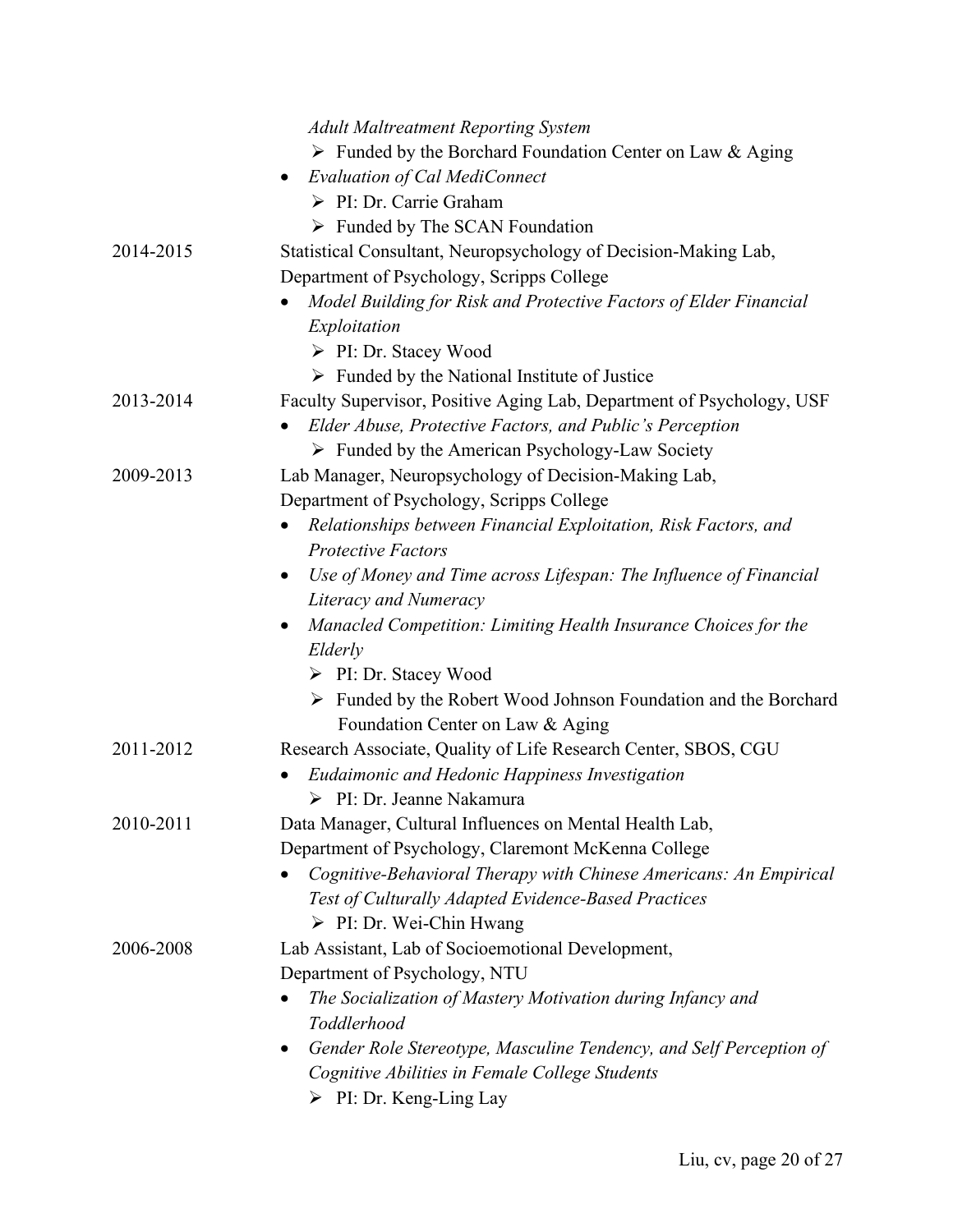| 2007-2008 | Project Assessor, Department of Family Medicine,                                 |  |
|-----------|----------------------------------------------------------------------------------|--|
|           | National Taiwan University Hospital                                              |  |
|           | The Development and Effectiveness Assessment of a Frailty Screening<br>$\bullet$ |  |
|           | Tool & Interventive Care Model for Community Elderly                             |  |
|           | $\triangleright$ PI: Chin-Ying Chen, M.D.                                        |  |
| 2007-2008 | Research Assistant, Infant Lab,                                                  |  |
|           | Psychology Department, University of California Santa Cruz                       |  |
|           | Hands-on Learning: The Effects of Action Experience in Infants'                  |  |
|           | Learning about Physical Events                                                   |  |
|           | $\triangleright$ PI: Dr. Su-hua Wang                                             |  |
| 2007      | Project Interviewer, National Chengchi University,                               |  |
|           | Graduate Institute of Social Administration and Social Work                      |  |
|           | A Study of Self-perception, Life Coping and Quality of Life among<br>$\bullet$   |  |
|           | <b>Retired Elderly People</b>                                                    |  |
|           | PI: Dr. Mei-o Hsieh                                                              |  |
|           |                                                                                  |  |

# **TEACHING EXPERIENCE**

| Instructor   |                                                                                                                                                                                                                                                                                                                                                                                                                                                                                                                                                                                                                                                                                                                                                                                                                                                                                                                                              |
|--------------|----------------------------------------------------------------------------------------------------------------------------------------------------------------------------------------------------------------------------------------------------------------------------------------------------------------------------------------------------------------------------------------------------------------------------------------------------------------------------------------------------------------------------------------------------------------------------------------------------------------------------------------------------------------------------------------------------------------------------------------------------------------------------------------------------------------------------------------------------------------------------------------------------------------------------------------------|
| 2018-Present | School of Nursing, Purdue University<br><i>Informatics in Nursing</i> (NUR 525, Fall 2018-2022 & Spring 2021):<br>covered building blocks, perspectives, and future of nursing<br>informatics, as well as administrative, practice, education, and<br>research applications<br>Research and Evidence-Based Practice (NUR 510, Spring 2020):<br>$\bullet$<br>covered generation of primary evidence through an in-depth<br>examination of the research process, and the critical use of research<br>findings in evidence-based practice<br>Nursing Research in Elder Justice (NUR 399, Spring 2019 & Fall<br>$\bullet$<br>2020): advised and supervised undergraduates through both<br>theoretical and hands-on experiences<br>Qualitative Data Collection and Analysis (NUR 599, Fall 2021):<br>$\bullet$<br>advised and supervised a DNP student to learn qualitative data<br>collection and analysis through both theoretical and hands-on |
| 2013-2015    | experiences<br>Department of Psychology, University of San Francisco<br>Psychological Statistics (Psyc 260, Fall 2015): covered fundamental<br>statistical concepts, t-test, ANOVA, correlation, regression<br>Child Development (Psyc 312, Spring 2015): covered prenatal to<br>$\bullet$<br>adolescent development<br>General Psychology (Psyc 101, Fall 2014): covered the theories,                                                                                                                                                                                                                                                                                                                                                                                                                                                                                                                                                      |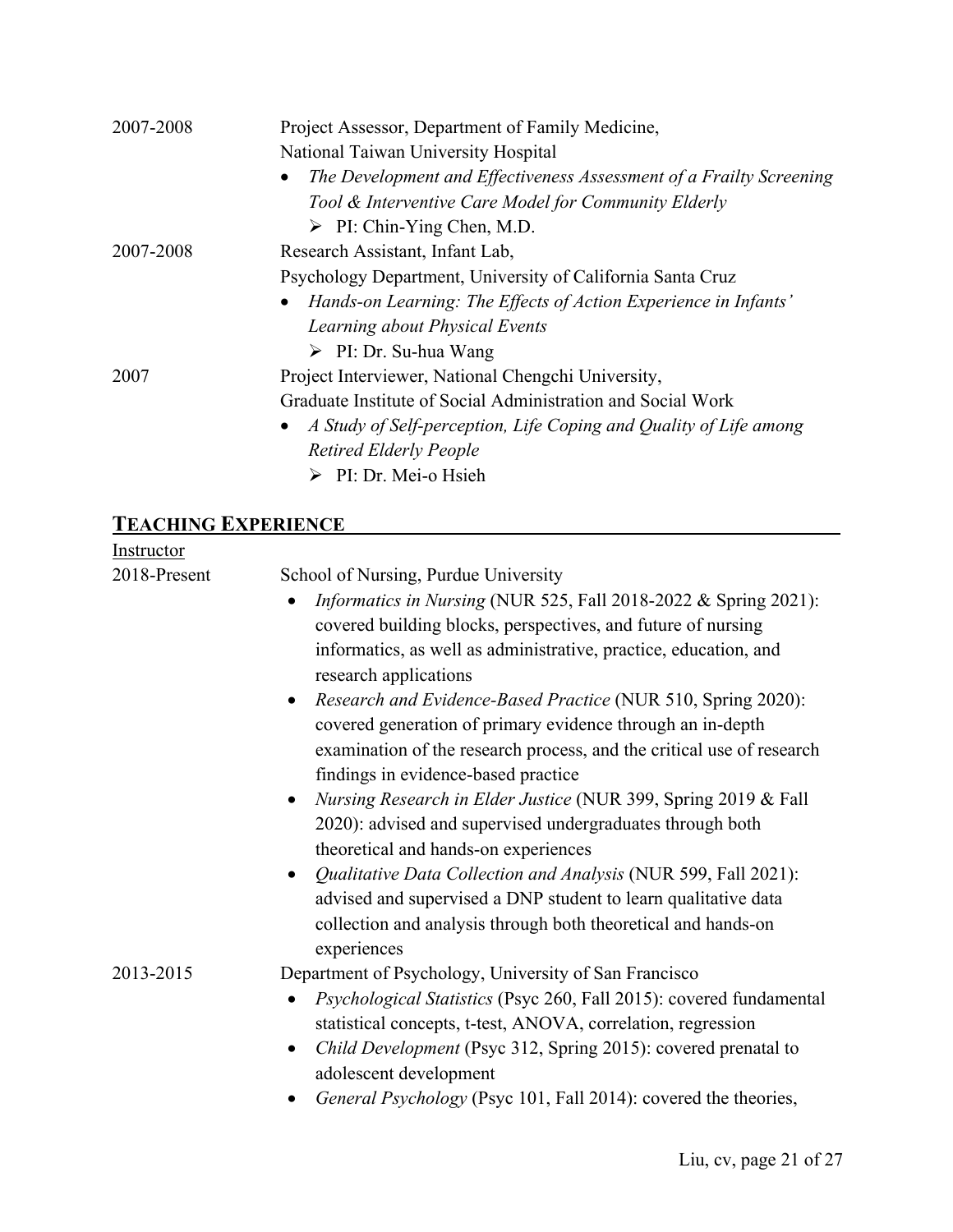|                           | research, and foundations of modern psychology                                 |
|---------------------------|--------------------------------------------------------------------------------|
|                           | Advanced Research Methods (Lab) (Psyc 388, Fall 2013 & Spring<br>$\bullet$     |
|                           | 2014): covered elder mistreatment literature and research methods;             |
|                           | conducted hands-on data collection and data analyses                           |
|                           | Asian Studies Capstone Project (Anst 398-33, Spring 2014): co-<br>$\bullet$    |
|                           | advised Michelle Tran's undergraduate thesis with Dr. Violet Cheung            |
|                           | on "Elder Financial Exploitation and Help-Seeking Behaviors                    |
|                           | between Caucasians and Asian Pacific Americans"                                |
| 2014                      | Psychology Department, Mills College                                           |
|                           | <i>Fundamentals of Psychology</i> (Psyc 049, Fall 2014): covered the           |
|                           | theories, research, and foundations of modern psychology                       |
|                           | Infant Mental Health Thesis Project/Infant Mental Health Master's<br>$\bullet$ |
|                           | <i>Thesis I</i> (Psyc 191/293A, Fall 2014): advised and supervised 11          |
|                           | master thesis projects                                                         |
| 2011-2013                 | Department of Psychology, California State University, Fullerton               |
|                           | Advanced Statistics (Psych 465, Spring 2011 & 2012 & 2013):                    |
|                           | covered ANOVA, regression, and advanced statistical topics                     |
|                           | Developmental Psychology (Psych 361, Summer 2011): covered<br>$\bullet$        |
|                           | lifespan development                                                           |
| <b>Teaching Associate</b> |                                                                                |
| 2009-2011                 | SBOS, Claremont Graduate University                                            |
|                           | Structural Equation Modeling (Psych 308h, Fall 2011, Dr. Andrew                |
|                           | Lac)                                                                           |
|                           | Categorical Data Analysis (Psych 308d, Spring 2010, Dr. Dale<br>$\bullet$      |
|                           | Berger)                                                                        |
|                           | Multiple Regression (Psych 308c, Spring 2010, Dr. Dale Berger)                 |
|                           | ANOVA (Psych 308b, Fall 2009, Dr. Dale Berger)<br>$\bullet$                    |
|                           | Intermediate Stats (Psych 308a, Fall 2009, Dr. Kathy Pezdek)<br>٠              |
| <b>Guest Lecturer</b>     |                                                                                |
| 2019-Present              | School of Nursing, Purdue University                                           |
|                           | Collaboration Seminar (NUR 69040, Dr. Azza Ahmed) in March                     |
|                           | 2019, April 2022                                                               |
|                           | Leadership in Innovative Care Seminar (NUR 69020, Drs. Azza<br>$\bullet$       |
|                           | Ahmed & Nancy Edwards) in March 2021                                           |
|                           | <i>Public Health Nursing</i> (NUR 415, Dr. Carmen Jones & Eric Palmer)         |
|                           | in October 2019, 2020                                                          |
|                           | Fundamentals of Nursing (NUR 218, Erin Hoying, Dr. Ann Loomis,<br>$\bullet$    |
|                           | & Tasha Marie Dewitt) in October 2020, November 2021                           |
| 2014, May                 | Psychology Department, Mills College                                           |
|                           | Fundamentals of Psychology (Psyc 049, Dr. Christie Chung)                      |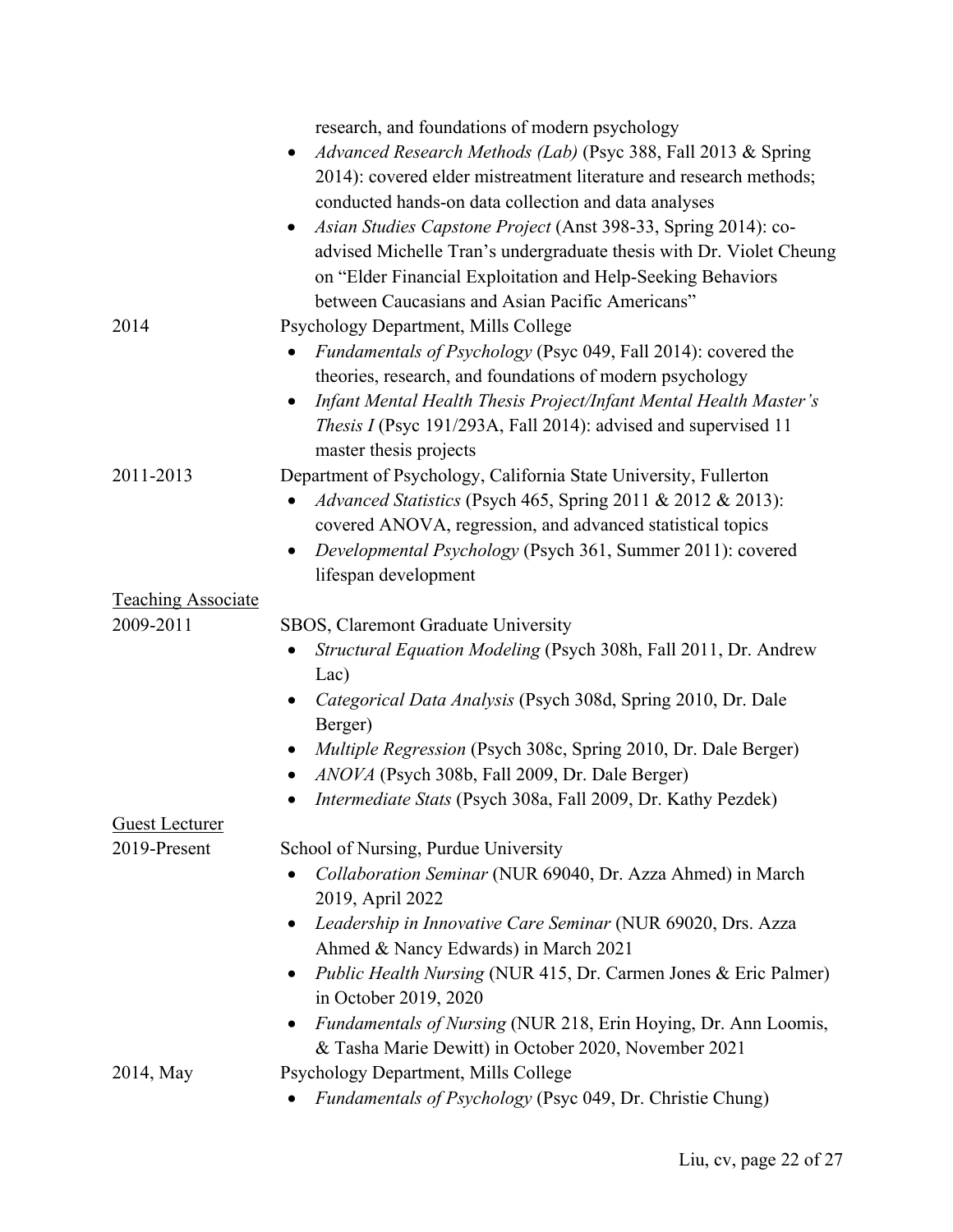| 2014, Jan       | Counseling Psychology Department, University of San Francisco<br>Child, Elder, and Adult Abuse Issues (CPsy 644-01, Dr. Christine |  |
|-----------------|-----------------------------------------------------------------------------------------------------------------------------------|--|
|                 | Yeh)                                                                                                                              |  |
| 2013, Nov       | Department of Psychology, University of San Francisco                                                                             |  |
|                 | • Family Psychology (Psyc 350-02, Dr. Saralyn Ruff)                                                                               |  |
| 2012, Apr & Oct | Department of Psychology, California State University, Fullerton                                                                  |  |
|                 | • <i>Psychological Testing</i> (Psych 461, Michael Warren, M.A.)                                                                  |  |
| 2012, Sep       | Department of Psychology, Scripps College                                                                                         |  |
|                 | • Honor Thesis (Dr. Stacey Wood)                                                                                                  |  |
|                 | • Life Story (Core III, Section 15, Dr. Stacey Wood)                                                                              |  |
| 2012, Feb       | Department of Graduate Social Work, Azusa Pacific University                                                                      |  |
|                 | <i>Introductory Research Methods</i> (Socw 521, Dr. Adria E. Navarro)                                                             |  |

# **EVALUATION EXPERIENCE**

| 2018-Present | Assistant Professor, School of Nursing, Purdue University                                                   |  |  |
|--------------|-------------------------------------------------------------------------------------------------------------|--|--|
|              | National Adult Protective Services Training Center                                                          |  |  |
|              | > Client: National Adult Protective Services Association                                                    |  |  |
|              | Evaluation of California Adult Protective Services' Use of the<br>$\bullet$                                 |  |  |
|              | Coronavirus Response and Relief Supplemental Appropriations Act of<br>2021                                  |  |  |
|              | $\triangleright$ Client: California Department of Social Services                                           |  |  |
|              | Montana's System Transformation to Assist Adult Protective Services:<br>$\bullet$<br>Focus on Opioid Misuse |  |  |
|              | Montana Adult Protective Services Using the Identification, Services,<br>$\bullet$                          |  |  |
|              | and Outcomes (ISO) Matrix & Montana's System Transformation to                                              |  |  |
|              | Assist Adult Protective Services: Focus on Opioid Misuse                                                    |  |  |
|              | $\triangleright$ Client: Montana Adult Protective Services                                                  |  |  |
|              | Financial Exploitation Intervention Team (FEIT) Evaluability                                                |  |  |
|              | Assessment                                                                                                  |  |  |
|              | $\triangleright$ Client: Dr. Kendon Conrad & Legal Aid Society at Metropolitan<br><b>Family Services</b>    |  |  |
|              | Elder Financial Justice Program by Legal Aid Society of Metropolitan<br>$\bullet$                           |  |  |
|              | <b>Family Services</b>                                                                                      |  |  |
|              | > Client: Legal Aid Society of Metropolitan Family Services                                                 |  |  |
| 2017-2018    | Assistant Professor, Institute for Health & Aging, UCSF                                                     |  |  |
|              | <b>Evaluation of Adult Protective Services Training</b><br>٠                                                |  |  |
|              | California Adult Protective Services Data Enhancement Project<br>$\bullet$                                  |  |  |
|              | $\triangleright$ Client: California Department of Social Services                                           |  |  |
|              | Evaluation of Cal MediConnect & Rapid Cycle Polling                                                         |  |  |
|              | > Client: California Department of Health Care Services                                                     |  |  |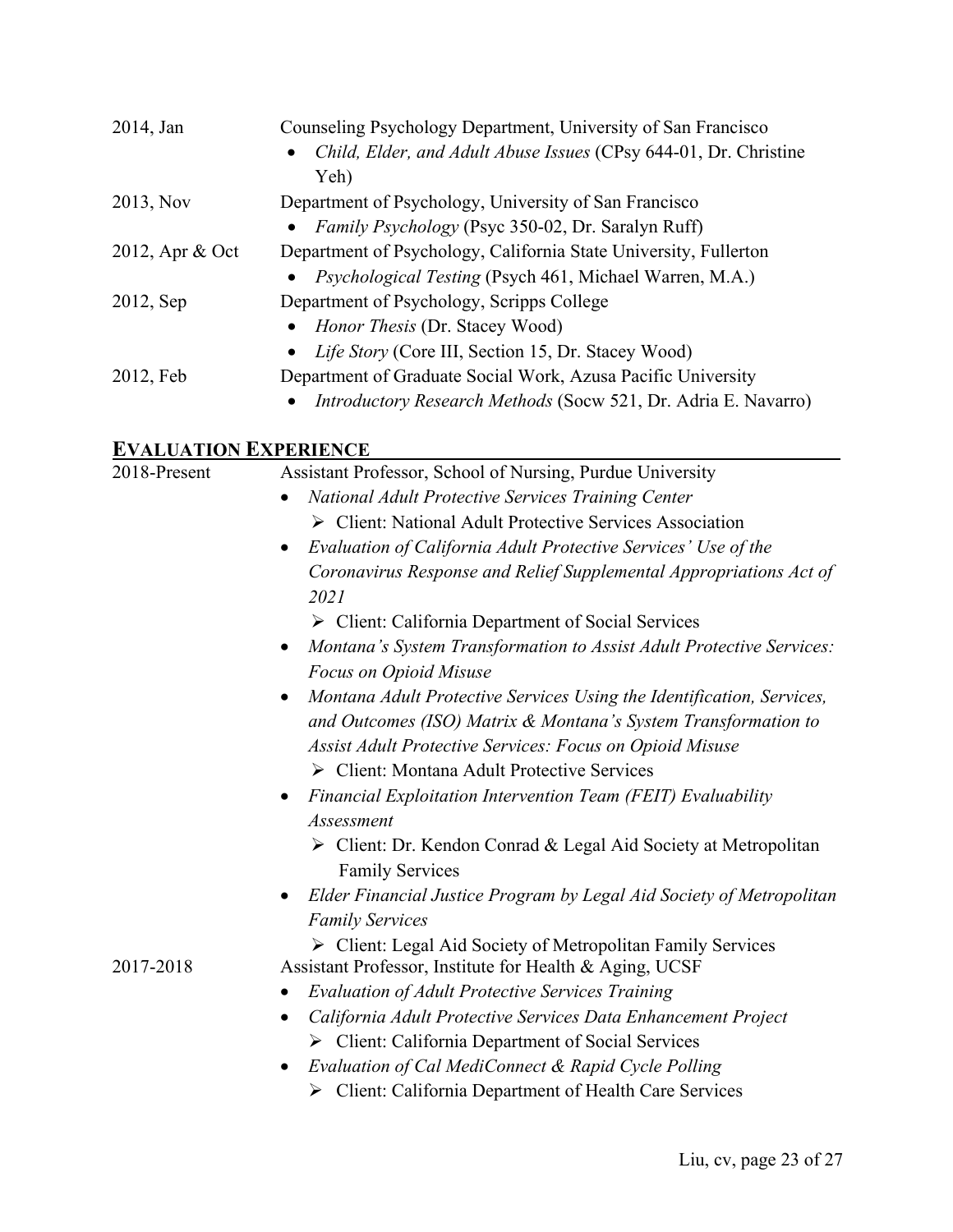| 2015-2017 | Associate Research Specialist, Institute for Health & Aging, UCSF          |
|-----------|----------------------------------------------------------------------------|
|           | Moving Towards Uniform Statewide Reporting: Evaluating California          |
|           | Adult Protective Services' Readiness to Participate in the National        |
|           | <b>Adult Maltreatment Reporting System</b>                                 |
|           | $\triangleright$ Client: California Department of Social Services & County |
|           | Welfare Directors Association of California                                |
|           | • Evaluation of Cal MediConnect                                            |
|           | $\triangleright$ Client: California Department of Health Care Services     |
| 2013-2014 | Evaluation Consultant, SBOS, Claremont Graduate University                 |
|           | Community Needs Assessment of Claremont's Older Adults: Where<br>$\bullet$ |
|           | Are the Boomers? What Programs or Services Are They Looking for?           |
|           | $\triangleright$ Client: Committee on Aging, City of Claremont             |
| 2010-2011 | Program Evaluator, SBOS, Claremont Graduate University                     |
|           | First-Year Evaluation for Community Connections- A Volunteer<br>$\bullet$  |
|           | <b>Program at Community Senior Services</b>                                |
|           | $\triangleright$ Client: Sandee Hayden, Director of Community Connections  |

### **OTHER SKILLS**

| <b>OTHEIV AIZILIPA</b>            |                            |                        |
|-----------------------------------|----------------------------|------------------------|
| Technical:                        | Methodological:            | Structural equation    |
| <b>SPSS</b>                       | t-test                     | modeling               |
| <b>AMOS</b>                       | <b>ANOVA/MANOVA</b>        | Hierarchical linear    |
| <b>Mplus</b>                      | Repeated measures          | modeling               |
| Dedoose                           | Multiple regression        | Growth curve modeling  |
| Microsoft Office                  | Binary logistic regression | Scale development and  |
| Prezi                             | Log-linear regression      | validation             |
| DoView                            | Non-parametric analyses    | Power analysis         |
| Qualtrics                         | Mediation & moderation     | <u>Language:</u>       |
| <b>Typing traditional Chinese</b> | Profile analysis           | Taiwanese and Mandarin |
| characters                        | Factor analysis            |                        |

# **PROFESSIONAL/INSTITUTIONAL SERVICES**

| International Level |                                                                       |
|---------------------|-----------------------------------------------------------------------|
| 2022-Present        | Member, International Network for the Prevention of Elder Abuse       |
| National Level      |                                                                       |
| 2022-Present        | Convener, Abuse, Neglect, and Exploitation of Older Persons Interest  |
|                     | Group, Gerontological Society of America                              |
| 2020-Present        | At-Large Board Member, Executive Committee, National Adult Protective |
|                     | Services Association                                                  |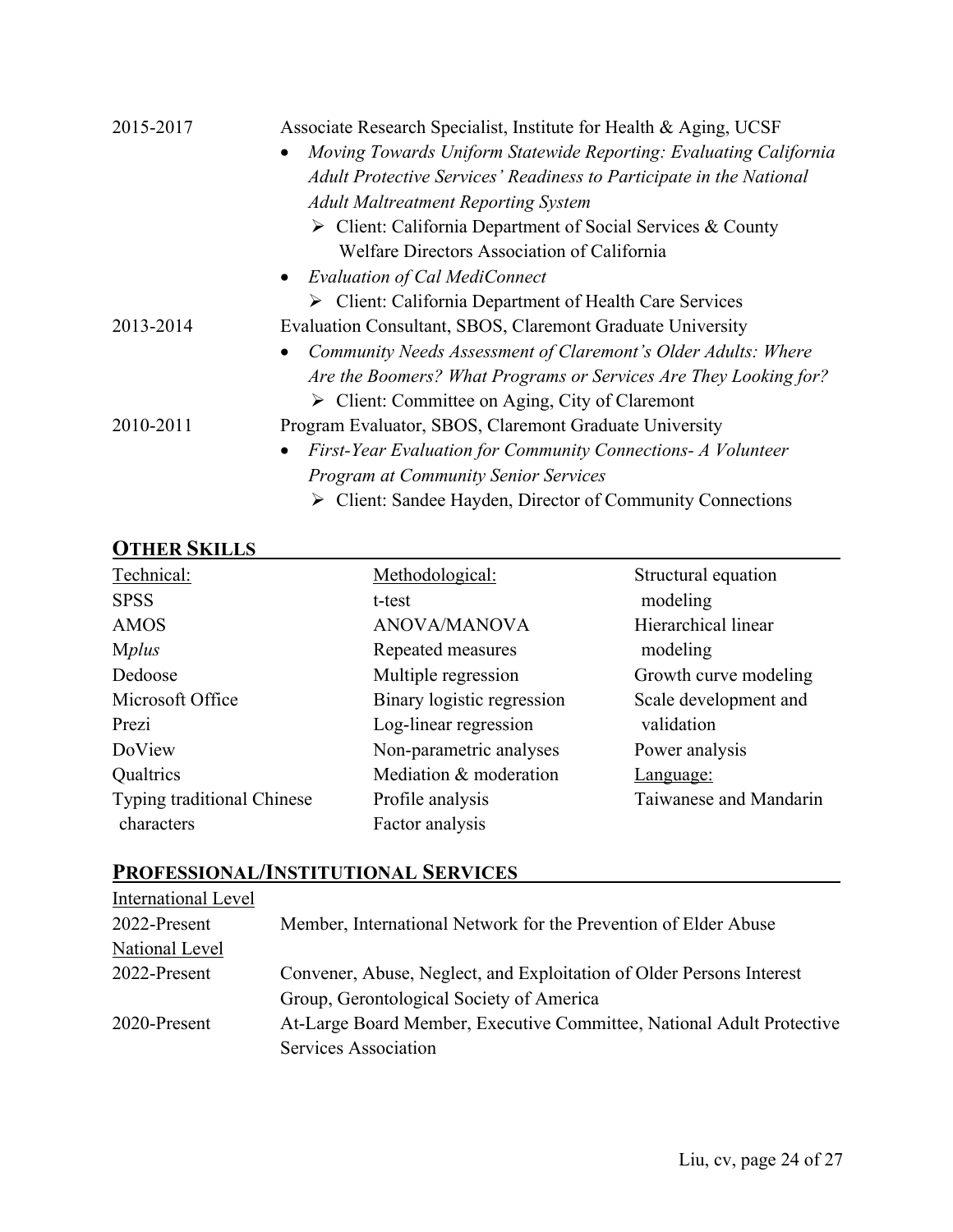| 2019-2022                 | Member, Adult Protective Services Client Outcomes Study Technical<br>Expert Panel, U.S. Department of Health and Human Service,<br>Administration for Community Living                                                                           |
|---------------------------|--------------------------------------------------------------------------------------------------------------------------------------------------------------------------------------------------------------------------------------------------|
| 2017-2019                 | Linguistic Editor, Editorial Board, Journal of Aging and Long-Term Care<br>(JALTC)                                                                                                                                                               |
| 2017-Present              | Co-Chair, National Adult Protective Services Association Resaerch to<br>Practice Interest Group (previously National Adult Protective Services<br>Association and National Committee for Prevention of Elder Abuse<br><b>Research Committee)</b> |
| 2017-Present              | Member, National Adult Protective Services Association                                                                                                                                                                                           |
| 2017-2019                 | Board Member, Executive Committee, National Committee for Prevention<br>of Elder Abuse                                                                                                                                                           |
| 2016-2019                 | Member, National Committee for Prevention of Elder Abuse                                                                                                                                                                                         |
| 2016-2017                 | Member, National Adult Protective Services Association and National<br>Committee for Prevention of Elder Abuse Research Committee                                                                                                                |
| University/Regional Level |                                                                                                                                                                                                                                                  |
| 2022                      | Member, CALC Fall 2022 Symposium Program Committee, Purdue<br>University                                                                                                                                                                         |
| 2021-Present              | Supporting Member, College of Health and Human Sciences Diversity,<br>Equity and Inclusion Science Consortium, Purdue University                                                                                                                 |
| 2021-Present              | Horizons Faculty Mentoring Program, Purdue University                                                                                                                                                                                            |
| 2020-Present              | Member, CALC Steering Committee, Purdue University                                                                                                                                                                                               |
| 2019-2020                 | Member, CALC Age-Friendly University Subcommittee, Purdue<br>University                                                                                                                                                                          |
| 2016-Present              | Member, Consistency Committee, California Adult Protective Services                                                                                                                                                                              |
| 2017-2018                 | Member, Department Diversity Leaders, UCSF                                                                                                                                                                                                       |
| 2013-2015                 | Member, Interdisciplinary Committee on Aging, USF                                                                                                                                                                                                |
| 2013-2015                 | Member, Asian Pacific American Studies Committee, USF                                                                                                                                                                                            |
| Departmental Level        |                                                                                                                                                                                                                                                  |
| 2021                      | Birck Chair Professorship Search Committee, SON, Purdue University                                                                                                                                                                               |
| 2021-Present              | Member, PhD Committee, SON, Purdue University                                                                                                                                                                                                    |
| 2020-2021                 | Chair, Faculty Affairs Committee, SON, Purdue University                                                                                                                                                                                         |
| 2019-2022                 | Member, Faculty Affairs Committee, SON, Purdue University                                                                                                                                                                                        |

### **AD HOC REVIEWER**

| AD HUU NEVIEWEK |                                                                 |  |
|-----------------|-----------------------------------------------------------------|--|
| 2022            | The Journal of Adult Protection (1 paper)                       |  |
| 2022            | Health $& Social Care in the Community (1 paper)$               |  |
| 2021-2022       | The Gerontologist (1 paper in 2021; 1 paper in 2022)            |  |
| 2021            | Journal of Family Violence (1 paper)                            |  |
| 2021            | Journal of Aging and Health (1 paper)                           |  |
| 2020-2022       | The Midwest Nursing Research Society Annual Research Conference |  |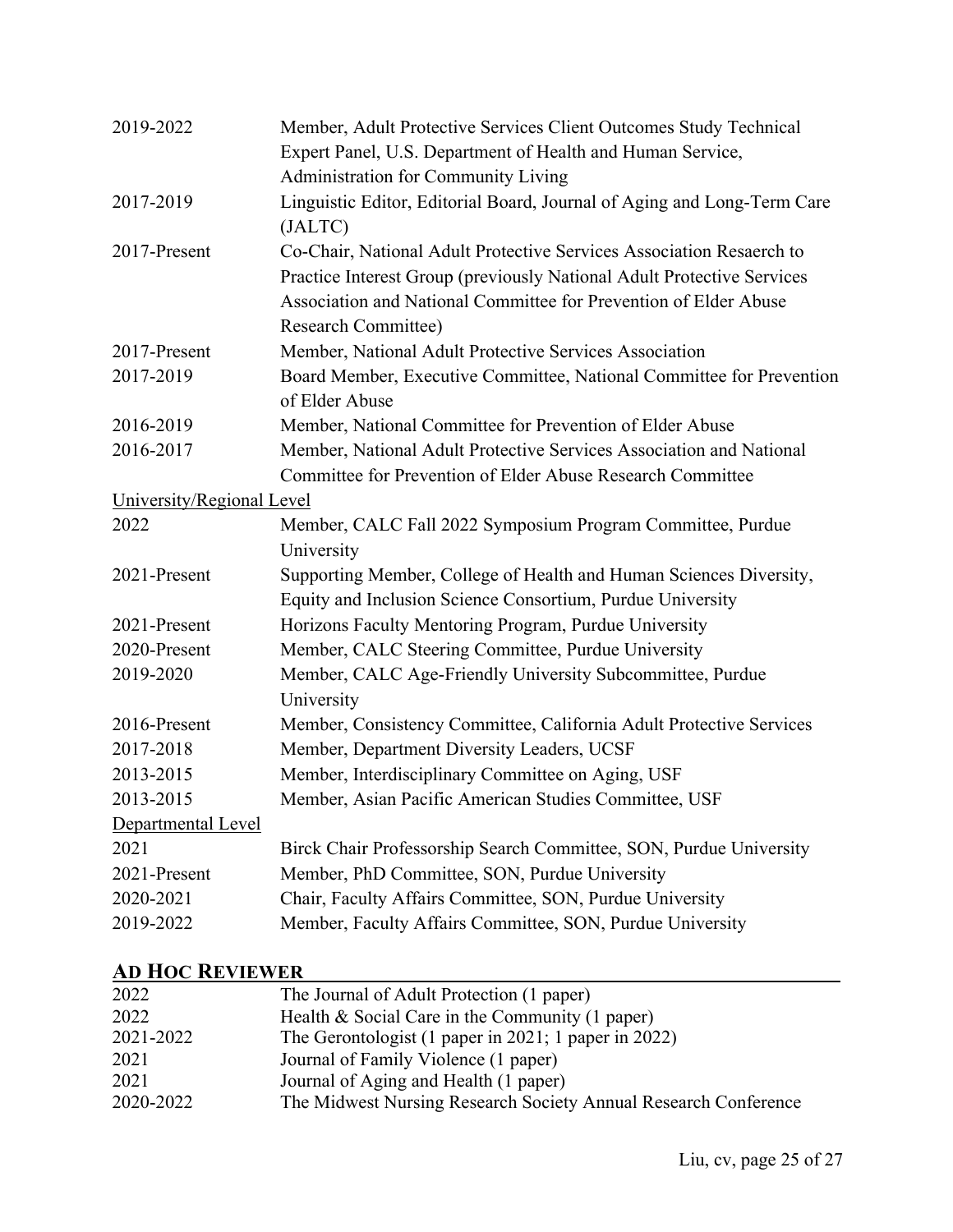| U.S. National Science Foundation Grants                                                    |
|--------------------------------------------------------------------------------------------|
| Social Sciences and Humanities Research Council of Canada's Insight                        |
| Grants                                                                                     |
| Journal of Trauma and Dissociation (1 paper)                                               |
| Journal of Applied Gerontology (2 papers in 2019; 1 paper in 2020; 1                       |
| paper in 2021)                                                                             |
| U.S. Department of Health and Human Service, Administration for                            |
| <b>Community Living Grants</b>                                                             |
| Journal of Gerontology: Social Sciences (1 paper in 2018; 1 paper in 2020)                 |
| International Quarterly of Community Health Education (1 paper)                            |
| 2015 & 2017 & 2021 Journal of Elder Abuse and Neglect (1 paper in 2015; 1 paper in 2017; 1 |
| paper in 2021)                                                                             |
| Gerontology (1 paper)                                                                      |
| The American Psychological Association (APA) Annual Convention                             |
| American Psychology-Law Society (Division 41)                                              |
| The Gerontological Society of America Annual Scientific Meeting                            |
|                                                                                            |

### **PROFESSIONAL MEMBERSHIPS**

| International Network for the Prevention of Elder Abuse       |
|---------------------------------------------------------------|
| <b>Midwest Nursing Research Society</b>                       |
| Indiana Council Against Senior Exploitation (IN-CASE)         |
| National Adult Protective Services Association                |
| North America Taiwanese Professor's Association               |
| National Committee for the Prevention of Elder Abuse          |
| California Elder Justice Coalition                            |
| American Psychology-Law Society, Division 41 of the APA       |
| Adult Development and Aging, Division 20 of the APA           |
| American Psychological Association                            |
| Western Psychological Association                             |
| Association for Psychological Science (complimentary in 2011) |
| American Society on Aging (complimentary in 2011)             |
| International Positive Psychology Association                 |
| Psi Chi, The International Honor Society in Psychology        |
| Sigma Xi, The Scientific Research Society                     |
| Gerontological Society of America                             |
| California Faculty Association                                |
|                                                               |